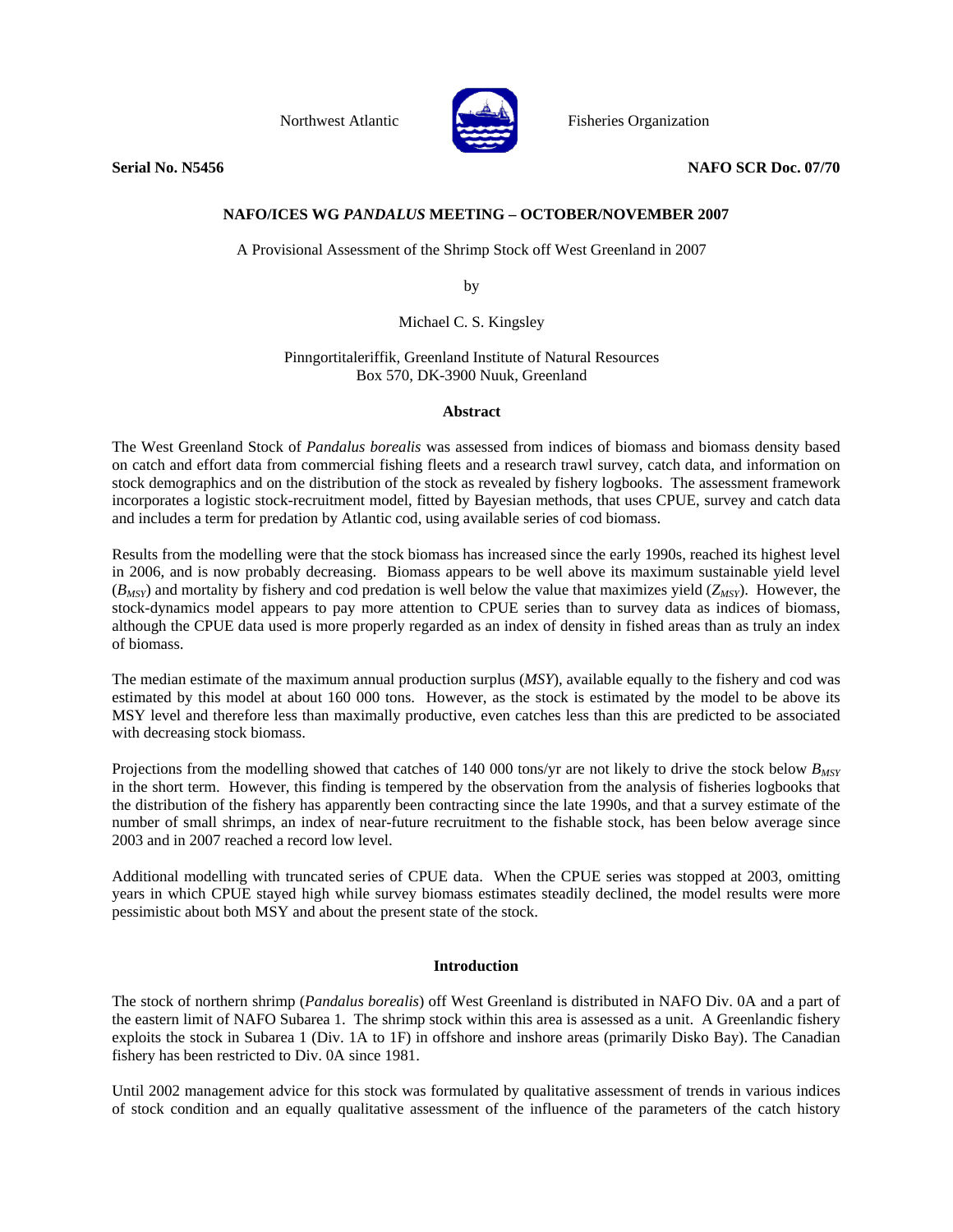(Anon., 2001). Management advice was given as an annual Total Allowable Catch (TAC) and a statement about the sustainability of the applied fishing practice as agreed to by the assessment board.

In 2002 a quantitative assessment framework based on a biological model of shrimp stock dynamics (Hvingel and Kingsley, 2002) was adopted by STACFIS and Scientific Council. This paper presents the results of applying this model to the updated available data series of shrimp catches and shrimp and cod biomass, to evaluate management options for the West Greenland shrimp stock.

Short-term (1-year) and medium-term (five-year) projections of stock development were made for five levels of annual catch at 10 000-t intervals from 110 000 to 150 000 tons under assumptions that the cod stock, allowance made for a restricted overlap with shrimp distribution, remains at its current level or at a higher level estimated for 2006, and the associated risks of transgressing reference parameters maximum sustainable yield levels of biomass  $(B_{MSY})$  and mortality ( $Z_{MSY}$ ), as well as a precautionary limit set at 30% of  $B_{msv}$  were estimated.

Speculation is rife on the possible return of significant cod stocks to West Greenland, since recent increases in apparent biomass, while small in absolute terms, have been large relative to the current stock size. The possible effects of a cod resurgence on the future trajectory of the shrimp stock are therefore of interest. The stock-dynamic model used in the assessment allows for flexible and comprehensive consideration of possible developments of the cod stock, but only limited investigations have been carried out for this assessment.

#### **Estimation of Parameters**

Parameters relevant for the assessment and management of the stock were estimated, based on a stochastic version of a surplus-production model that included an explicit term for predation by cod (*Gadus morhua*). The model was formulated in a state-space framework, and Bayesian methods were used to construct posterior likelihood distributions of the parameters. Model background, formulation, checking, validation and further details are given in Hvingel and Kingsley (2002). In the context of the present assessment, the model behaviour was not checked in great detail.

Absolute biomass estimates had relatively high variances. For management purposes therefore it is desirable to work with biomass on a relative scale in order to cancel out the uncertainty of the "catchability" parameters (the parameters that scale absolute stock size). Biomass, *B*, is thus measured relative to the biomass that yields Maximum Sustainable Yield, *BMSY*. The state equation describing the transition of shrimp biomass from one state, *t*, to the next, *t*+1 was:

$$
P_{t+1} = \left(P_t - \left(\frac{C_t + O_t}{B_{MST}}\right) + \frac{mMSYP_t}{B_{MST}(m-1)} \left(1 - \frac{P_t^{m-1}}{m}\right)\right) \cdot \exp(V)
$$

where  $MSY$  is the annualised value of the instantaneous maximum sustainable yield rate.  $P_t$  is the stock biomass relative to biomass at *MSY* ( $P_f = B_f / B_{MST}$ ) in year *t*.  $C_t$  is the catch taken by the fishery and  $O_t$  is the consumption by cod, in year *t*. m is a shape parameter for the Pella-Tomlinson (1969) stock–recruitment curve: a value of 2 gives the standard logistic, or Schaefer (1954), trajectory<sup>1</sup>. The 'process errors', *v* are normally, independently and identically distributed with mean 0 and variance  $\sigma_v^2$ .

The model synthesised information from input priors (Hvingel and Kingsley 2002) (Fig. 3) and the following data: a 19-year series of a survey biomass index of shrimp ≥17 mm CL (Wieland *et al*., 2004; Wieland and Bergström, 2005; Bergström 2007); 4 series of CPUE indices spanning 1976 through 2007 (Kingsley 2007c); a 52-year series of catches by the fishery (Hvingel, 2004; Hvingel and Kingsley, 2002; Kingsley 2007z); a 52-year series of cod biomass estimates (Hvingel and Kingsley, 2002; Storr-Paulsen and Wieland, 2004, 2005; Sünksen 2007); and a short series (4 years) of estimates of the shrimp biomass consumed by cod (Hvingel and Kingsley, 2002) based on stomach analyses (Grunwald, 1998) (Table 1; Fig. 1). The data link functions of the biomass indices were:

 $\overline{a}$ 

<sup>1</sup> previous years' analyses had estimated a stock-recruitment curve that was very close to logistic (*m* at 1.62, where the logistic would have 2, and the ratio of  $B_{msy}$  to *K* at 0.46, where the logistic would have 0.5), so the current year's analyses were carried out with *m* fixed at 2. This greatly speeds up the model-fitting process.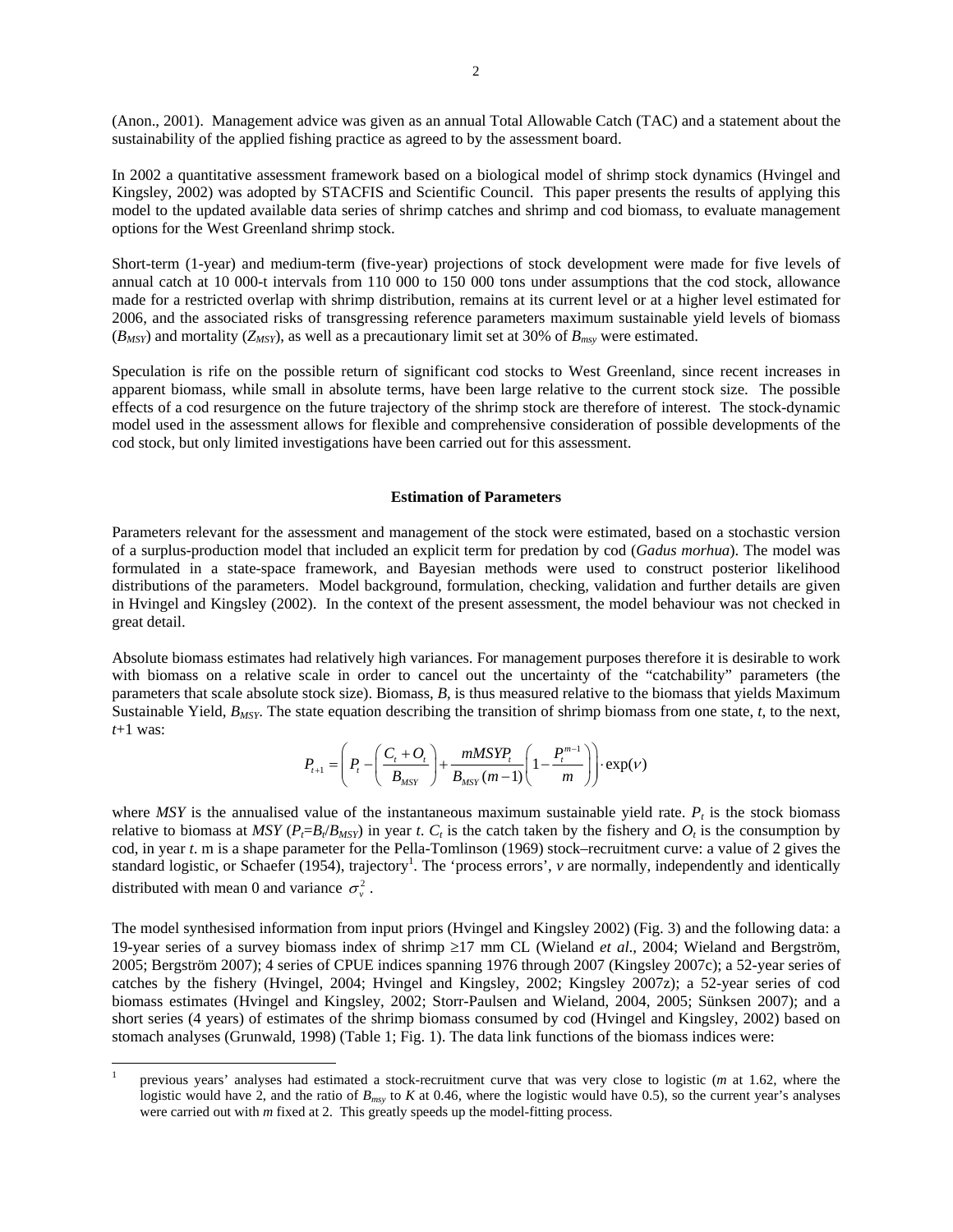$$
CPUE_{c,t} = q_c P_t \exp(\omega_c) \text{ , for } t \in (t_1, t_2, \dots, N-1), \text{ } CPUE_{c,N} = q_c P_N \exp(1.5\omega_c)
$$
  

$$
surv_t = q_s B_{MST} P_t \exp(\kappa) \text{ , for } t \in (2, 3, \dots, N), \text{ } surv_1 = q_s B_{MST} P_t \exp(1.5\kappa)
$$

The catch rate  $(CPUE_{c,t})$  and survey (*surv<sub>t</sub>*) indices were scaled to the biomass index by their catchability constants, *qc* and *qs*. Their error terms, ω*c* and κ, are assumed normally, independently and identically distributed with mean 0 and variance  $\sigma_c^2$  and  $\sigma_{\kappa}^2$ . The standard error for 2007 for the CPUE indices that extend that far was assumed to be 1.5 times the error for the rest of the series, as this data point is an interim one based on partial data for the year (the annual assessment takes place in November). The first year of the survey was also assigned a 50% larger error than the rest of the series to allow for a learning process.

Estimates of annual consumption rate of shrimp by cod were linked to the equations of shrimp stock dynamics through a Holling type III functional response function (Holling, 1959) and a series of cod biomass:

$$
O_t = cod_t \frac{V_{\text{max}} P_t^2}{P_t^2 + P_{50\%}^2} \exp(\tau)
$$

where  $O_t$  is total consumption in year *t*,  $V_{max}$  is the maximum consumption of prey per predator (kg·kg<sup>-1</sup>) reached at large prey biomass, and  $P_{50\%}$  is the prey biomass index at which the consumption is half of the maximum. *cod<sub>t</sub>* is biomass of cod in year *t*. The error term,  $\tau$ , is normally, independently and identically distributed with mean 0 and variance  $\sigma^2$ .

The mortality caused by cod predation and fishery, *Z*, was scaled to *Z<sub>MSY</sub>* (the combined fishing and predation mortality that yields *MSY*) for the same reasons as relative biomass was used instead of absolute. The equations for generating posteriors of the *Z-ratio* were:

$$
Zratio_{t} = \frac{Z_{t}}{Z_{MSY}} = \frac{-\ln\left(\frac{B_{t} - (C_{t} + O_{t})}{B_{t}}\right)}{\frac{MSY}{B_{MSY}}}
$$

The model was fitted by Bayesian methods, the integration being carried out by Markov Chain Monte Carlo sampling. The sampling was burnt in for 40 000 iterations and then run for 18 000 000, every 300<sup>th</sup> being retained. Of the resulting  $60\,000$  iterations, every  $20<sup>th</sup>$  was used in the final calculations giving sample sizes of 3000.

The series of biomass estimates from the annual West Greenland bottom-trawl survey, revised in 2005 as a consequence of switching from the *Skjervøy 3000* trawl with bobbin ground gear to a Cosmos 2000 with rockhopper ground gear (Wieland 2005), was revised again following re-calculation of the track widths of the two trawls. This re-revised sequence was used in the updated assessment (Table 1). The cod biomass series used was also revised to include future values equal to the present estimate and to a higher value estimated in 2006 by a German trawl survey in West Greenland (Sünksen 2007).

A substantive difference in data analysis from previous years was the treatment of the data on catches and effort and of the resulting CPUE indices. The data that was input to the standardisation of the recent Greenland fishery included a wider range of statistical areas for both the coastal and offshore fleets, so that some areas were included in both analyses. Furthermore, the four series of annual standardised values—the historical 'KGH' series, the two recent Greenlandic series, and the Canadian series for SFA1—were not combined in a separate step but were input to the stock-dynamic model as though they were 4 independent indices of biomass. The assessment model then estimated a separate catchability and a precision for each CPUE series, as well as for the survey series.

The separate input of the 4 CPUE series made it evident that they did not agree with each other as well after 2003 as before, and it was also evident that they did not agree with survey data that showed a continued and drastic decline in stock biomass from 2003 to 2007. As noted elsewhere, CPUE does not in itself measure biomass, only density in fished areas. Therefore, results were also calculated for the data sets with the CPUE series truncated to include only the range where mutual agreement between the CPUE series, and also between them and the survey series, was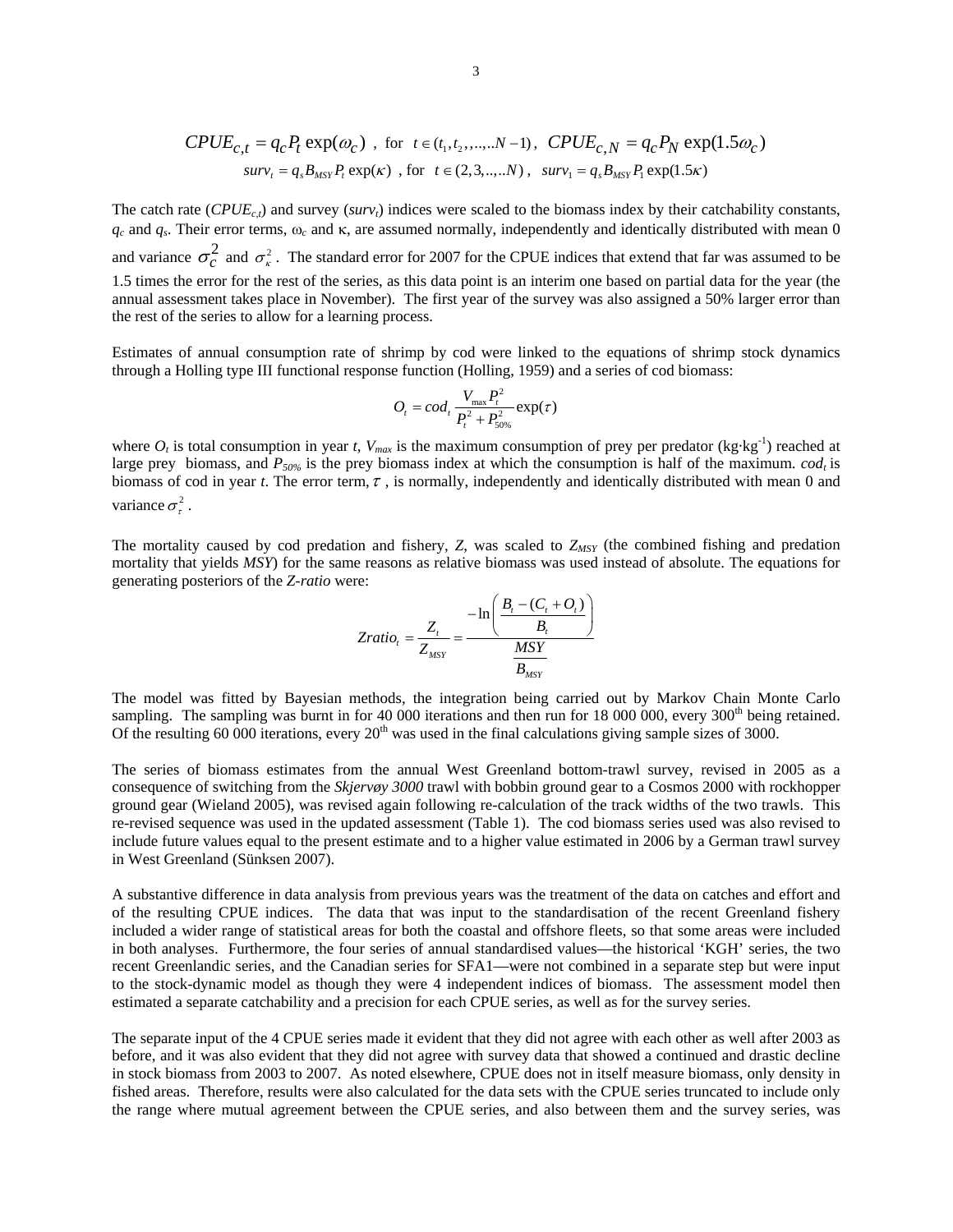good; i.e. values only up to 2003. Results were also calculated for the survey series only, with no CPUE data included.

Previous experience appeared to show that the model was sensitive to the estimates of the historical trajectory of the cod stock. An investigation led to a revised treatment in the stock-dynamic model of Grunwald's (1998) experimental data on how many shrimps get eaten by cod, and the revised model was found to be less sensitive to changes in the historical cod series (Kingsley 2007b).

Recent survey data, as well as the present distribution of fishing, showed that densities of shrimp in southerly areas have decreased in recent years. Cod biomass estimates from the most recent surveys have increased, but survey results also show that cod has a more southerly distribution on the West Greenland fishing grounds and shrimp, now, a more northerly one, the overlap between the two species therefore being restricted and the use simply of total stock biomasses of the two species as an index of their interaction perhaps an over-simplification Storr-Paulsen et al. 2006. In the present assessment, the cod stock biomass used has been the 'effective' series of Wieland () Table 1, updated with recent survey estimates of cod biomass (Sünksen 2007). The low spatial overlap values of recent years have been used to modify recent high cod biomass values toward more modest 'effective' values.

This assessment refers also, although qualitatively, to information on the distribution of the Greenland fishery derived from logbooks. Trawl time, and catches, were assigned to statistical areas covering the West Greenland shrimp grounds, and series of indices of how widely the fishery was distributed were calculated (Kingsley 2007c).

Data from the annual West Greenland trawl survey (Bergström 2007) on numbers in pre-recruitment year-classes of small shrimp gave information on the likely future development of the stock.

#### **Results, Model Performance**

The model fitted well to the the observed data series (Fig. 2). Precision parameters, which are indices of the quality of the fit, were similar to their intrinsic estimates. The precision parameter for the research trawl survey index was equivalent to an error CV of about 17%. The average error CV for the survey series, calculated from the survey data itself, is about 14%, but that reflects only within-survey sampling error and underestimates the true total uncertainty of the survey. The precision parameters for the Greenland CPU series were about equivalent to error CVs of 8–9%, except for the Canadian series in the small area of SFA1, which had a CV near 17%. The process variation was also about 9%. The cod predation terms had much higher error CVs. The main predation term had an error CV of about 40%, and the precision estimate for the 4-year Grunwald predation series was about 88%. It would appear from this that the cod predation term in the state-dynamic equation may be taking up a lot of the slack in fitting the transfer from one year's biomass to the next, and that the direct predation data is probably not contributing much to the model. Kingsley (2007x) found that the model could be fitted without using the Grunwald data.

Some parameters pairs were highly correlated (Table 3). The major parameters of stock size and productivity—*K*  and *MSY—*were positively correlated. Both were negatively correlated with *Zmsy*, but as would be expected, *K* had a much larger negative correlation with *Z* than *MSY* did. The catchability of the survey series had uniform correlations—about 0.24—with those of all the CPUE series, but the catchabilities of the different CPUE series had correlations up at the 0.99 level with one another. A difference between the survey series and the CPUE series was also evident in the correlations of their catchabilities with the main stock parameters, *MSY* and *K*; the survey series catchability was negatively correlated with them, and positively correlated with *Zmsy*, and vice versa for the CPUE series catchabilities.

The median estimate of the *MSY* was 162 Kt, slightly higher than the 159 estimated in 2006. Most stock-dynamic parameters had higher standard deviations and wider distributions than those estimated in 2006.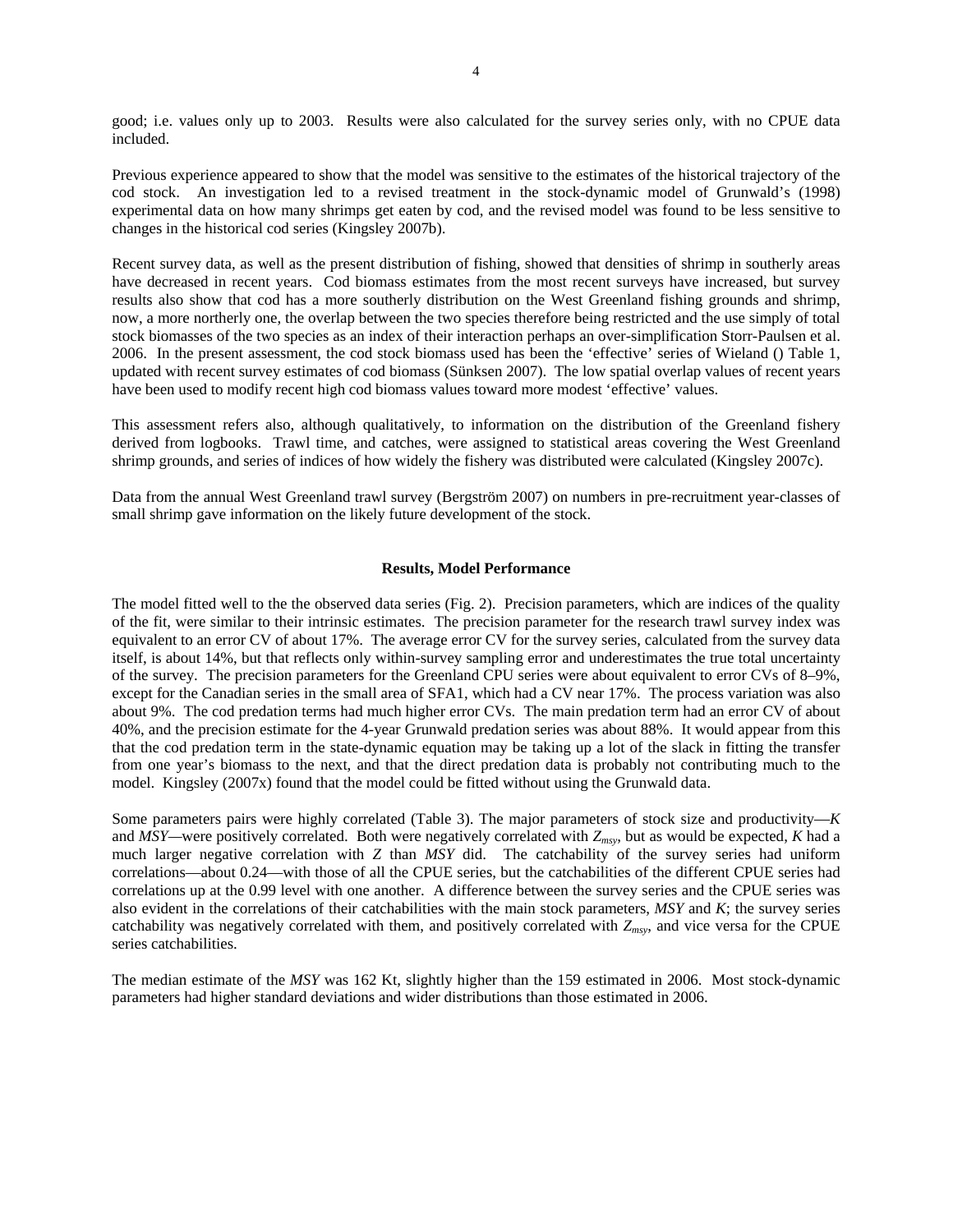#### **Assessment Results**

Estimates of the parameters governing the modelled predation by cod on the shrimp stock changed little between previous assessments and the 2007 update. The assessment model estimates that the stock is still above its MSY level.

The model estimated the yearly consumption of shrimp by cod to be relatively constant between about 30 and 80 000 tons all the way from 1956 to about 1983 (Fig. 3). The estimated consumption declined after 1960 as a result of a decline in cod abundance at West Greenland, but a short-lived resurgence of the cod stock in the late 1980s caused consumption to increase dramatically—median estimate 106 000 t in 1987 and 102 000 t in 1988. The cod disappeared again at the beginning of the 1990s and estimates of consumption went to near zero (Fig. 4). In the most recent years slight increases in cod abundance have been noted in research trawl surveys in West Greenland waters. However, whether this is a beginning of a major return of cod to this ecosystem is still unclear. The present assessment estimates that cod consumed some 3 300 tons of shrimp in 2004, but the median estimate of predation increased to about 16 900 tons in 2005 and 96 700 tons in 2006 owing to the recent increase in the estimated cod biomass, even after allowances for the distinct distributions of cod and shrimp.

From the late 1970s to the mid-80s the estimated trajectory of the median estimate of 'biomass-ratio'  $(B_\nu/B_{MST})$ plotted against 'mortality-ratio'  $(Z/Z_{MSY})$  (Fig. 4) was stable in a region of biomass 0.6-0.9 times  $B_{MSY}$  and mortality 0.6-0.9 times *ZMSY*. A brief return of high cod stocks in the late 1980s caused a short episode of high mortality, with a corresponding decrease in the stock biomass. A steep decline in CPUE was noted at this time. After the cod collapsed again the mortality decreased, and after the late 1990s the biomass consequently increased and is modelled to have reached 1.3 times *BMSY*. This corresponds to high catch rates and high survey estimates of biomass in the mid-2000s. Associated with an increase in the cod stock and high catches in 2005–6, mortality is modelled to have increased; future high catches accompanied by significant predation are forecast to bring biomass ratio down (Fig. 4).

The mortality ratio (*Z*-ratio, which includes mortality by fishing and predation by cod) has been below 1 for most of the time since 1974, except for the period affected by high cod predation in the late 1980s to early 1990s (Fig. 3) Since 1997, annual median *Z*-ratio has been stable at levels estimated at 0.6-0.8, i.e. below the value that maximises yield. The median estimate of the Z-ratio for 2007, with projected catches about 135 000 tons, is 0.89, with a 38% risk that it exceeds 1; however, the high level of predation by cod estimated for 2006 entailed a Z-ratio in 2006 of 1.4 and a 76% chance of exceeding 1 (Fig. 4).

The median estimate of the maximum annual production surplus, available equally to the fishery and to the cod (*MSY*) was estimated at 162 000 tons, not very precisely estimated, with upper and lower quartiles at 136 000 and 202 000 tons (Table 3).

Given the likelihood that the stock is now above  $B_{msy}$ , the risk that it will fall below this level within the next year is low. Risks<sup>2</sup> associated with five possible catch levels for 2008, with an 'effective' cod stock at 32 200 tons, are estimated to be:

|                                    |      |      | Catch option ('000 t) |      |      |
|------------------------------------|------|------|-----------------------|------|------|
| $Risk$ $(\%)$ of:                  | 110  | 120  | 130                   | 140  | 150  |
| falling below $B_{MSY}$ (end 2008) | 27.9 | 28.5 | 28.7                  | 29.6 | 30.2 |
| falling below $B_{lim}$ (end 2008) | 0.8  | 0.8  | 0.8                   | 0.8  | 0.7  |
| exceeding $Z_{MSY}$ (during 2008)  | 19.0 | 26.9 | 33.5                  | 40.7 | 47.3 |

<sup>2</sup> 'risk' in this document includes all three of uncertainty of knowledge, uncertainty of prediction, and uncertainty of outcome.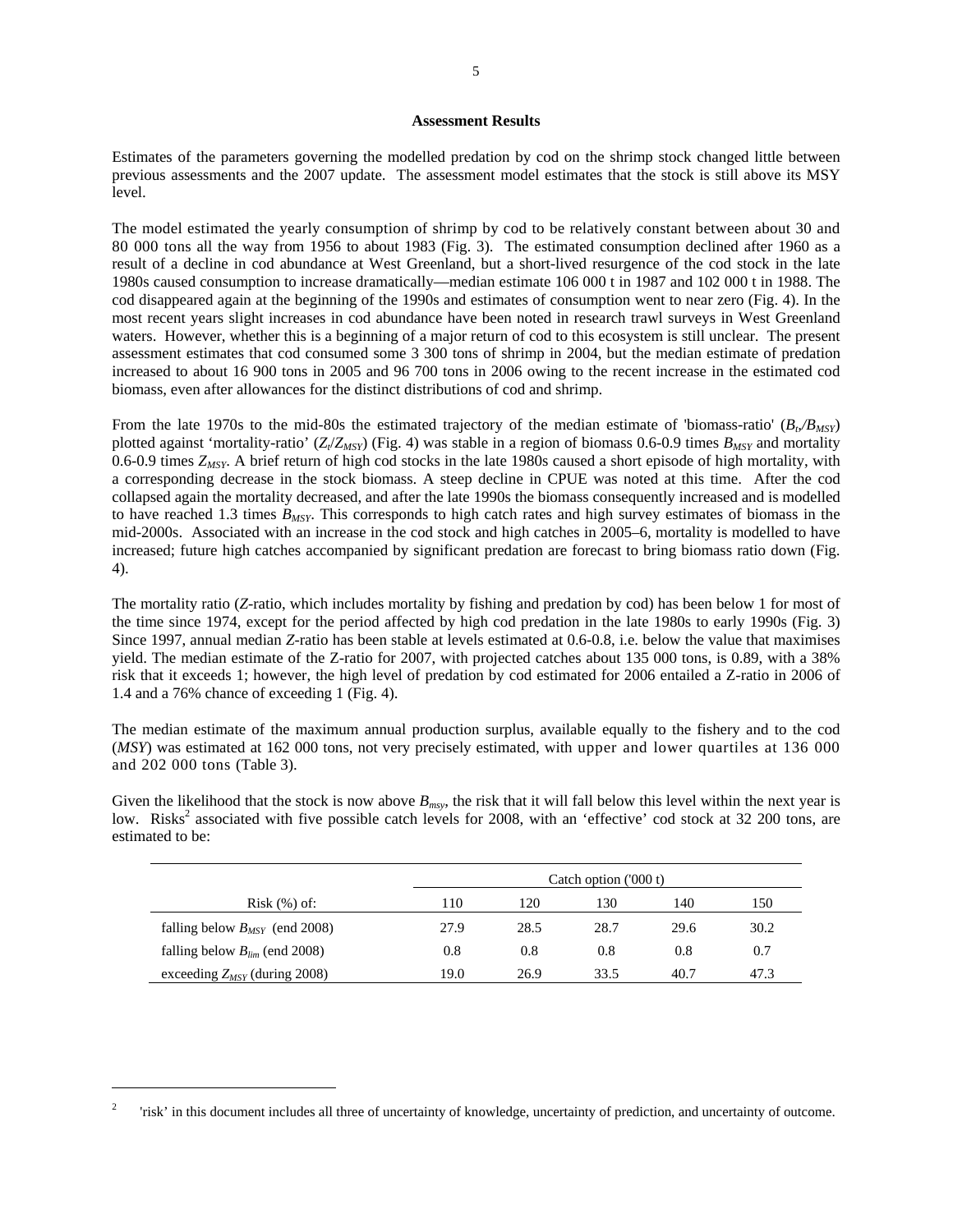exceeding *Z<sub>MSY</sub>* (during 2008) 2.65 6.55 12 18.45 23.25

Corresponding risk levels estimated in the 2006 assessment, with cod biomass at 22.7 Kt, were:

When the CPUE series were truncated, the corresponding risk levels estimated, again with the cod stock biomass at 32.2 Kt, but only for 130-Kt catches, were:

|                                    |     |     | Catch option ('000 t) |     |     |
|------------------------------------|-----|-----|-----------------------|-----|-----|
| $Risk$ $(\%)$ of:                  | 110 | 120 | 130                   | 140 | 150 |
| falling below $B_{MSY}$ (end 2008) |     |     | 38.4                  |     |     |
| falling below $B_{lim}$ (end 2008) |     |     | 1.5                   |     |     |
| exceeding $Z_{MSY}$ (during 2008)  |     |     | 62.3                  |     |     |

With no CPUE data, only survey data, under the same conditions as for the shortened CPUE series, the risk levels were:

|                                    | Catch option $(000 t)$ |      |      |      |      |
|------------------------------------|------------------------|------|------|------|------|
| $Risk$ $(\%)$ of:                  | 110                    | 120  | 130  | 140  | 150  |
| falling below $B_{MSY}$ (end 2008) | 20.4                   | 21.1 | 21.6 | 21.6 | 22.7 |
| falling below $B_{lim}$ (end 2008) | 0.7                    | 0.9  | 0.9  | 0.8  | 1.0  |
| exceeding $Z_{MSY}$ (during 2008)  | 24.0                   | 27.7 | 34.7 | 40.1 | 45.3 |

Predation by cod can be significant (Fig. 2) and have a major impact on shrimp stocks. Currently the cod stock at West Greenland is at a low level, but has recently shown signs of increase. A large cod stock that would significantly increase shrimp mortality could be established in two ways: either by a slow rebuilding process and/or by immigration of one or two large year-classes from areas around Iceland as seen in the late 1980s. However, the question of cod predation is complicated by the question of the extent to which the two species overlap in their distributions. The effect of a cod stock widely distributed over the shrimp-fishing area off West Greenland waters might be reasonably well modelled by the process used here. However, if cod are distributed over only a part of the range of distribution of the shrimp stock so that the opportunities for interaction between the two species are reduced, a different model might be appropriate, and this is to be investigated. For example, instead of being modelled as a predator, the cod stock might be modelled as an excluder, so that the carrying capacity of the West Greenland shrimp-fishing grounds is reduced as cod stocks increase.

In the most recent years increases in cod abundance have been registered. Also in the 2004 Greenlandic trawl survey, 1-group cod was seen in weighable quantities for the first time (Storr-Paulsen, pers. comm.), but the results of the autumn survey are needed to scale these findings. Although there are indications of an increasing cod stock, absolute estimates are still an order of magnitude lower than those of the late 1980s and certainly in the 1950s and 1960s (Table 1; Storr-Paulsen and Wieland, 2004; Wieland and Storr-Paulsen, 2004). Indications from surveys in 2005 are that marked increases in the cod stock continue, but that the distribution, with respect to depth, temperature, and region, of the cod that have been encountered raises questions as to their aptitude to encounter and prey on shrimp.

5-year projections of stock development were made under the assumption that the cod stock will remain at the highest of recent estimates of abundance, and under assumptions that constants governing the predation mechanism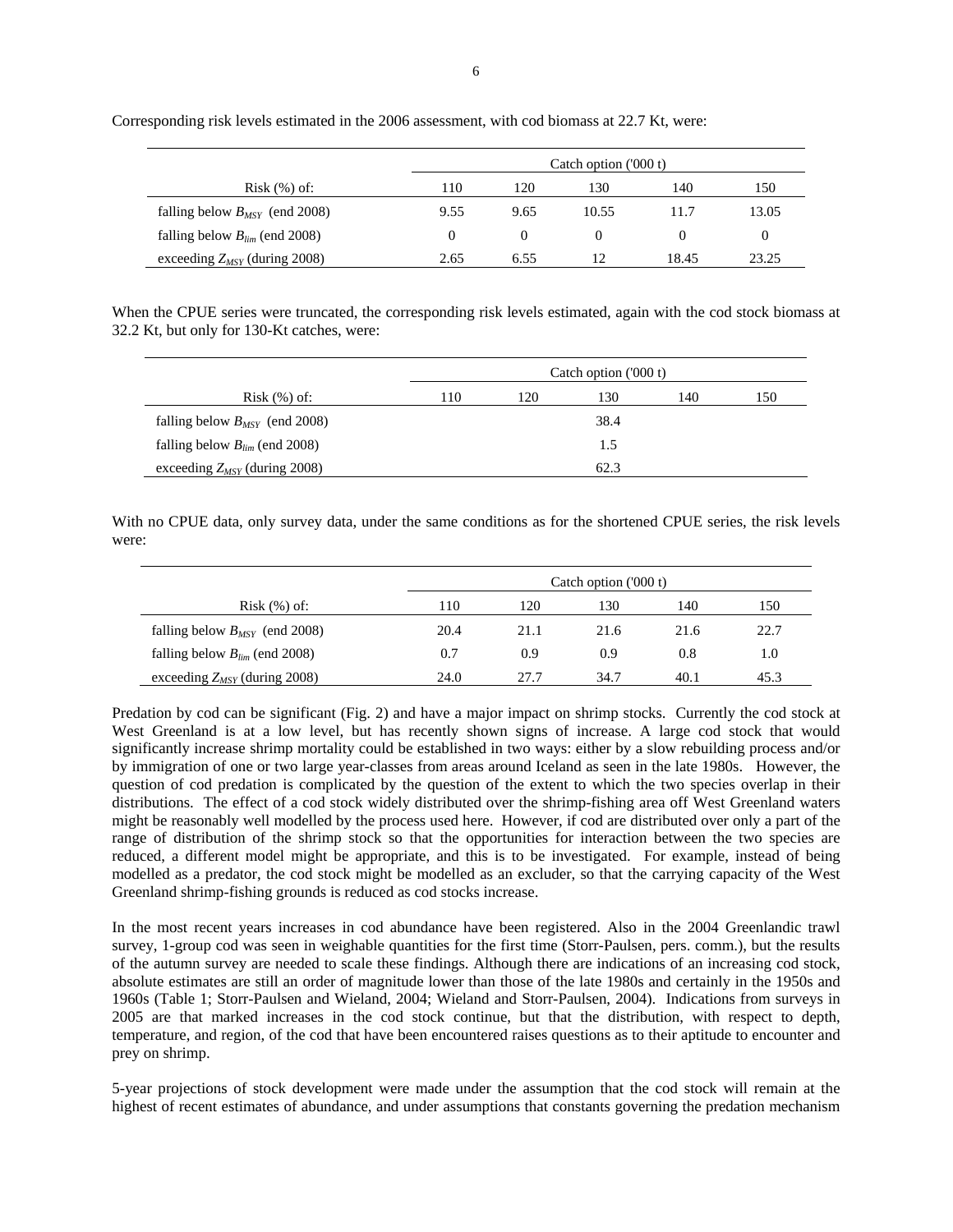will retain the values estimated from the 30-year data series of the interaction between the two species. Five levels of annual catch were investigated: 110 000, 120 000, 130 000, 140 000 and 150 000 tons (Fig. 6, 7 and 8). When associated with a 32 200-ton biomass of cod, all entailed risks of transgressing precautionary limits of the biomass or mortality that would be realised at MSY level.

The present assessment based on the existing modelling approach indicates a  $B_{MSY}$  equal to half of the carrying capacity *K*, but is also estimating large stocks and large carrying capacity. This is probably because the CPUE has increased, even under the high catch regimes of the past decade. However, the fishery has become increasing concentrated (Fig. 10), so CPUEs that indicate high densities in the fished areas do not necessarily translate to very high biomess, and the most recent survey estimates have also shown a smaller and more concentrated stock. The assessment model does not take the distribution of the fishery into account, but considers CPUE in fished areas to be a linear index of stock biomass, and may therefore under present conditions be overly sanguine in its evaluation of stock status. The stock composition also gives cause for concern: numbers at age 2 are at a record low level (Fig. 9).

Modelling with the CPUE series truncated at 2003 estimated a lower MSY, 136 Kt instead of 162, and greater risks of transgressing precautionary limits at all times and all catch levels. However, this could be regarded as a worstcase scenario, as the data points removed were those for which the CPUE series, in opposition to the survey data, had been persistently optimistic as to stock status. When the survey data was used alone, with no CPUE data at all,

## **Effects of different selections of data series.**

The model initially run, using 4 different CPUE series, could be considered as giving too much credence to recent CPUE values that apply to a period when the fishery, and the stock, appear to be concentrated and CPUEs therefore apt to overestimate biomass relative to periods when the fishery was more widely distributed. The model was therefore run also with CPUE series truncated at 2003 and with CPUE data omitted from the inputs.

When the CPUE series were truncated by omitting the years for which they disagreed with each other and with the survey series, the model achieved more precision in its estimations. Without the recent years' CPUE points that were relatively lower than the survey, relative biomass—pretty much the same, up to 2003, as it was with full CPUE data—was estimated higher in 2004–5, but then decreased in step with the falling survey index. The model estimated a lower MSY at 136 Kt., and although estimates of the present state of the stock were not very different from those based on all the CPUE data, predictions for future years were more pessimistic than when the full CPUE series were used.

When the survey series was used alone as the only biomass index series, the model estimated a greater process error, to accommodate the survey variability, while the survey variability itself was estimated lower. Recent biomass levels, relative to Bmsy, were estimated higher than when CPUEs were included, and the MSY was between the value estimated with full CPUE series and that from shortened CPUE series. Risk levels for short-term predictions were similar to those obtained when the full CPUE series were used, therefore more optimistic that when the CPUEs were truncated. Longer-term predictions are more optimistic for biomass projections, because of the higher estimate of the present state of the stock, but more pessimistic for mortality predictions because the MSY estimate is lower and it is therefore easier to transgress the limit mortality.

MSY estimated in 2006—159 Kt—was close to the 161 Kt estimated in 2007, but perhaps because the catches used in 2006 were lower the 2006 assessment was more optimistic about the current state of the stock. The future predictions were therefore also more optimistic; more so about future biomass than about future mortality. Mortality predictions must be considered in the light of the 2006 predictions' having been made with a cod stock assumed constant at 22.7 Kt where 33.2 Kt was assumed in 2007. 5-year projections made in 2006 were more optimistic about both biomass and mortality than those made in 2007 with any selection of data.

## **Precautionary Approach**

The 'Precautionary Approach' framework developed by Scientific Council defined a limit reference point for fishing mortality,  $F_{lim}$ , as equal to  $F_{MSY}$ . The limit reference point for stock size measured in units of biomass,  $B_{lim}$ , is a spawning stock biomass below which unknown or low recruitment is expected. Buffer reference points, *Bbuf* and *F<sub>buf</sub>*, are also requested to provide a safety margin that will ensure a small risk of exceeding the limits.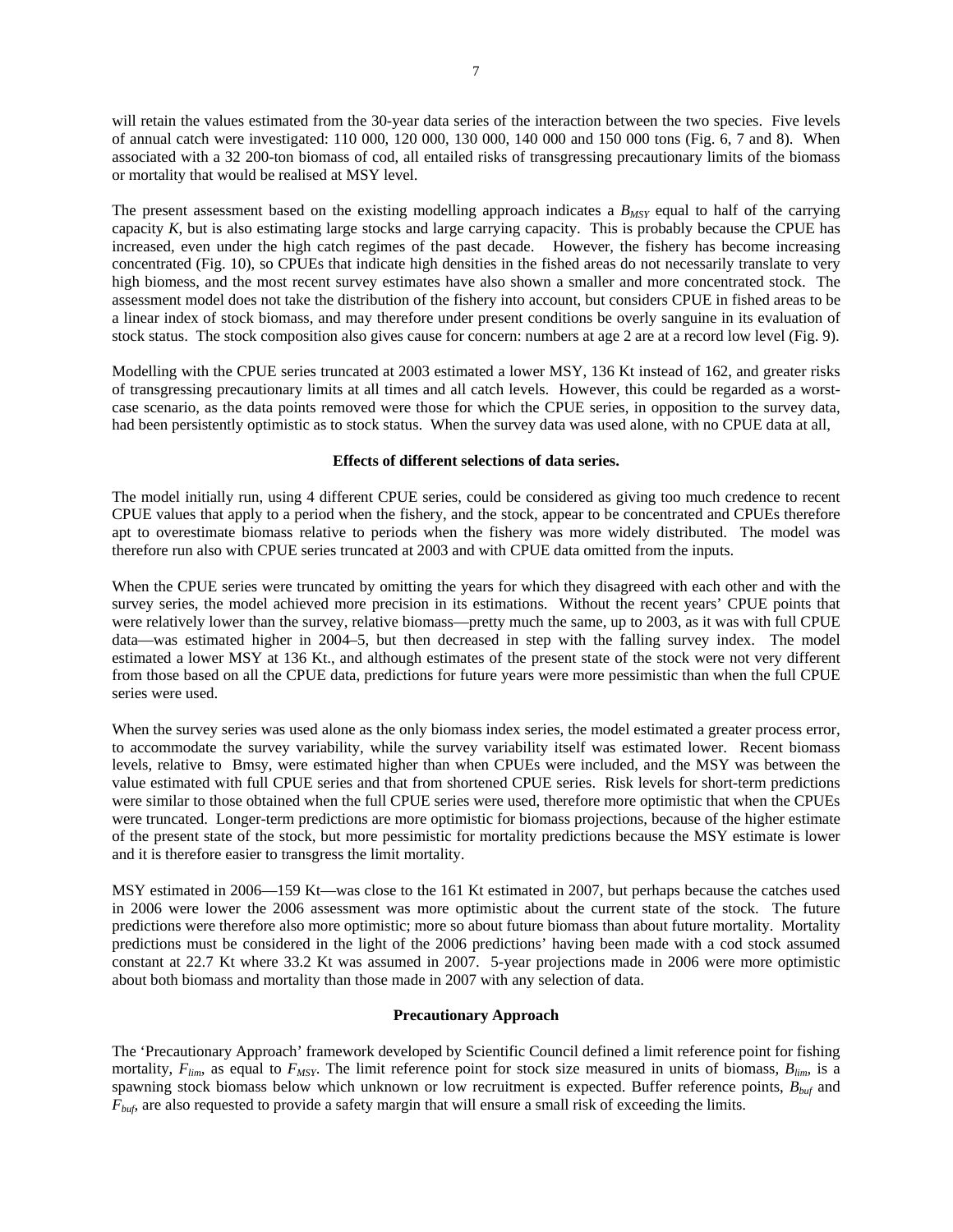The limit reference point for mortality in the current assessment framework is  $Z_{MSY}$ , i.e. Z-ratio=1 and the risk of exceeding this point is given in this assessment.  $B_{lim}$  was set at 30% of  $B_{MSY}$ . The risks of transgressing  $B_{lim}$  under scenarios of different future catches have been estimated (Table 5) and are low.

#### **Acknowledgements**

I thank Kaj Sünksen for cooperation beyond the call of duty in updating—at short notice and with cheerful patience—information on the behaviour of the cod stock in southern West Greenland

#### **References**

Anon. 2002. Scientific Council reports 2001. NAFO, Halifax, Canada.

- Bergström, B. 2007. Results of the Greenland Bottom Trawl Survey for Northern Shrimp (*Pandalus borealis*) off West Greenland (NAFO Subarea 1 and Division 0A), 1988–2007. *NAFO SCR Doc.* 07/71, Ser. No. N5457. 43 pp.
- Grundwald, E. 1998. Nahrungsökologishe Untersuchungen an Fischbeständen im Seegebiet vor Westgrönland. Ph.D. Dissertation, Christian-Albrechts-Universität, Kiel, Germany. 208 pp.
- Holling, C.S. 1959. Some characteristics of simple types of predation and parasitism. *Can. Entomol.*, **91**: 385–398.
- Hvingel, C. 2004. The fishery for northern shrimp (*Pandalus borealis*) off West Greenland, 1970-2004. *NAFO SCR Doc. 04/75*, Ser. No. N5045.
- Hvingel, C. and M.C.S. Kingsley. 2002. A framework for the development of management advice on a shrimp stock using a Bayesian approach. *NAFO SCR Doc.,* 02/158, Ser. No. N4787.
- Kingsley, M.C.S. 2007. Effect of changing the cod series on a Bayesian production model for West Greenland Shrimp. *NAFO SCR Doc. 07/67* Ser. No. N5452. 11 pp.
- Kingsley, M.C.S. 2007. The fishery for Northern Shrimp (*Pandalus borealis*) off West Greenland, 1970–2007. *NAFO SCR Doc*. 07/69 Ser. No. N5455. 41 pp.
- Pella, J.S. and P.K. Tomlinson. 1969. A generalised stock-production model. *Bull. Inter-Am. Trop. Tuna Comm.*  13: 421–496.
- Schaefer, M.B. 1954. Some aspects of the dynamics of populations important to the management of the commercial marine fisheries. *Bull. Inter-Am. Trop. Tuna Comm.*, **1**: 27–56.
- Storr-Paulsen, M. and K. Wieland. 2004. A preliminary estimate of cod biomass (Gadus morhua)in West Greenland offshore waters (NAFO Subareas 0+1) in 2004. *NAFO SCR Doc.* 04/70, Ser. No. N5040.
- Storr-Paulsen, M. and K. Wieland. 2005. A preliminary estimate of cod (*Gadus morhua*) biomass in West Greenland offshore waters (NAFO Subarea 1) in 2005. *NAFO SCR Doc*. 05/73, Ser. No. N5178. 8 pp.
- Storr-Paulsen, M., J. Carl and K. Wieland. 2006. The importance of Atlantic Cod (*Gadus morhua*) predation on Northern Shrimp (*Pandalus borealis*) in Greenland waters 2005. *NAFO SCR Doc. 06/68.* Ser. No. N5318. 16 pp.
- Sünksen, K. 2007. A preliminary estimate of Atlantic cod (*Gadus morhua*) biomass in West Greenland offshore waters (NAFO Subarea 1) for 2007 and recent changes in the spatial overlap with Northern Shrimp (*Pandalus borealis*). *NAFO SCR Doc*. 07/73, Ser. No. N5459. 10 pp.
- Wieland, K. 2005. Conversion of northern shrimp (*Pandalus borealis*) biomass, recruitment and mean size from previous years (1988-2004) to the new standard trawl used in the Greenland bottom trawl survey at West Greenland in 2005. *NAFO SCR Doc.* 05/75, Ser. No. N5180. 6pp.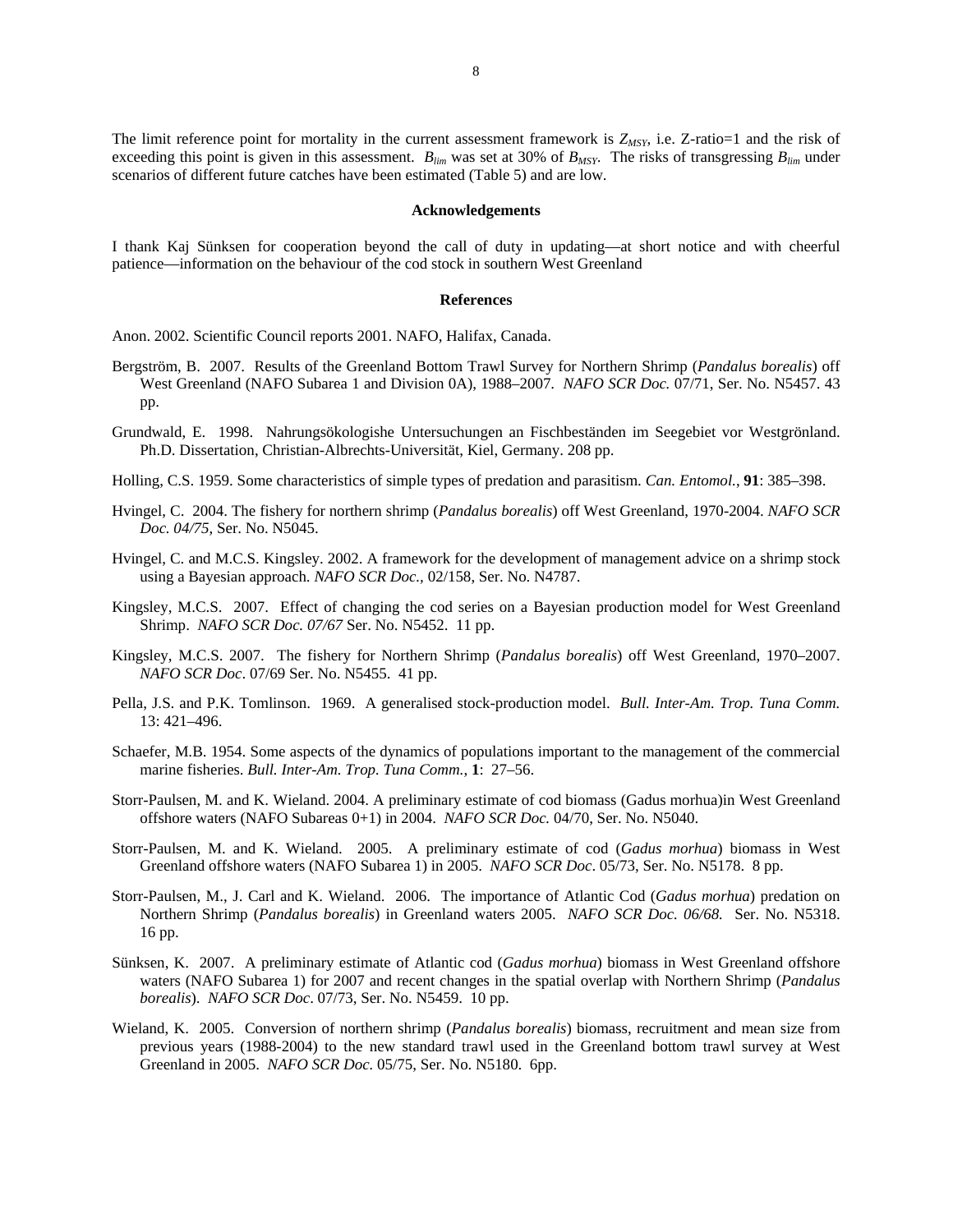Wieland, K. and M. Storr-Paulsen. 2004. A comparison of different time series of Atlantic cod (*Gadus morhua*) biomass at West Greenland and their potential use for the assessment of Northern shrimp (*Pandalus borealis*) in NAFO Subareas 0+1. NAFO SCR Doc. 04/71 Ser. No. N5041.

|      |                                          |       |                               |                                             |                                   |      |                                            | <b>CPUE</b> indices |                    |
|------|------------------------------------------|-------|-------------------------------|---------------------------------------------|-----------------------------------|------|--------------------------------------------|---------------------|--------------------|
|      | Effective<br>cod<br>biomass <sup>3</sup> | Catch | Survey<br>fishable<br>biomass | index of Predation<br>estimate <sup>4</sup> | Cod-<br>stock<br>$\rm estimate^5$ | KGH  | Offshore <sup>6</sup> Coastal <sup>6</sup> |                     | Canada<br>$SFA1^6$ |
| 1955 | 1819.1                                   | 6.1   |                               |                                             |                                   |      |                                            |                     |                    |
| 1956 | 1524.0                                   | 6.1   |                               |                                             |                                   |      |                                            |                     |                    |
| 1957 | 1342.7                                   | 6.1   |                               |                                             |                                   |      |                                            |                     |                    |
| 1958 | 1224.2                                   | 6.1   |                               |                                             |                                   |      |                                            |                     |                    |
| 1959 | 1130.8                                   | 6.1   |                               |                                             |                                   |      |                                            |                     |                    |
| 1960 | 1216.0                                   | 6.1   |                               |                                             |                                   |      |                                            |                     |                    |
| 1961 | 1194.7                                   | 6.1   |                               |                                             |                                   |      |                                            |                     |                    |
| 1962 | 982.9                                    | 6.1   |                               |                                             |                                   |      |                                            |                     |                    |
| 1963 | 876.7                                    | 6.1   |                               |                                             |                                   |      |                                            |                     |                    |
| 1964 | 870.9                                    | 6.1   |                               |                                             |                                   |      |                                            |                     |                    |
| 1965 | 897.3                                    | 6.1   |                               |                                             |                                   |      |                                            |                     |                    |
| 1966 | 837.0                                    | 6.1   |                               |                                             |                                   |      |                                            |                     |                    |
| 1967 | 769.4                                    | 6.1   |                               |                                             |                                   |      |                                            |                     |                    |
| 1968 | 577.3                                    | 6.1   |                               |                                             |                                   |      |                                            |                     |                    |
| 1969 | 395.8                                    | 6.1   |                               |                                             |                                   |      |                                            |                     |                    |
| 1970 | 253.8                                    | 10.5  |                               |                                             |                                   |      |                                            |                     |                    |
| 1971 | 224.8                                    | 11.6  |                               |                                             |                                   |      |                                            |                     |                    |
| 1972 | 185.9                                    | 11.9  |                               |                                             |                                   |      |                                            |                     |                    |
| 1973 | 114.9                                    | 15.5  |                               |                                             |                                   |      |                                            |                     |                    |
| 1974 | 84.5                                     | 27.0  |                               |                                             |                                   |      |                                            |                     |                    |
| 1975 | 68.6                                     | 46.5  |                               |                                             |                                   |      |                                            |                     |                    |
| 1976 | 136.4                                    | 61.4  |                               |                                             |                                   | 1.66 |                                            |                     |                    |
| 1977 | 149.0                                    | 51.6  |                               |                                             |                                   | 1.56 |                                            |                     |                    |
| 1978 | 166.0                                    | 42.3  |                               |                                             |                                   | 1.23 |                                            |                     |                    |
| 1979 | 142.1                                    | 42.8  |                               |                                             |                                   | 1.11 |                                            |                     |                    |
| 1980 | 158.2                                    | 55.9  |                               |                                             |                                   | 1.34 |                                            |                     |                    |
| 1981 | 111.6                                    | 53.8  |                               |                                             |                                   | 1.27 |                                            |                     |                    |
| 1982 | 102.7                                    | 54.3  |                               |                                             |                                   | 1.61 |                                            |                     |                    |
| 1983 | 63.0                                     | 56.2  |                               |                                             |                                   | 1.42 |                                            |                     |                    |
| 1984 | 38.9                                     | 52.8  |                               |                                             |                                   | 1.34 |                                            |                     |                    |
| 1985 | 25.7                                     | 66.2  |                               |                                             |                                   | 1.43 |                                            |                     |                    |
| 1986 | 20.4                                     | 76.9  |                               |                                             |                                   | 1.49 |                                            |                     |                    |
| 1987 | 287.5                                    | 77.9  |                               |                                             |                                   | 1.79 | 0.4499                                     |                     | $-0.0537$          |
| 1988 | 300.8                                    | 73.6  | 223.2                         |                                             |                                   | 1.47 | 0.1456                                     | 0.1245              | $-0.0418$          |
| 1989 | 138.7                                    | 80.7  | 209.0                         | 213.7                                       | 470.9                             | 1.09 | 0.0534                                     | $-0.1134$           | $-0.1065$          |
| 1990 | 7.9                                      | 84.0  | 207.0                         | 27.8                                        | 184.1                             | 1.00 | 0.0000                                     | 0.0000              | 0.0000             |
| 1991 | 1.3                                      | 91.5  | 146.0                         | 2.7                                         | 19.8                              |      | $-0.0207$                                  | $-0.0992$           | $-0.1796$          |

**Table 1.** Input data series for stock-dynamic assessment model.

<sup>3</sup> Wieland and Storr-Paulsen (2004) updated by Sünksen (2007).

 $<sup>4</sup>$  Grunwald (1998).</sup>

<sup>5</sup> the estimate of cod stock biomass associated with Grunwald's estimate of predation.

<sup>6</sup> logged values.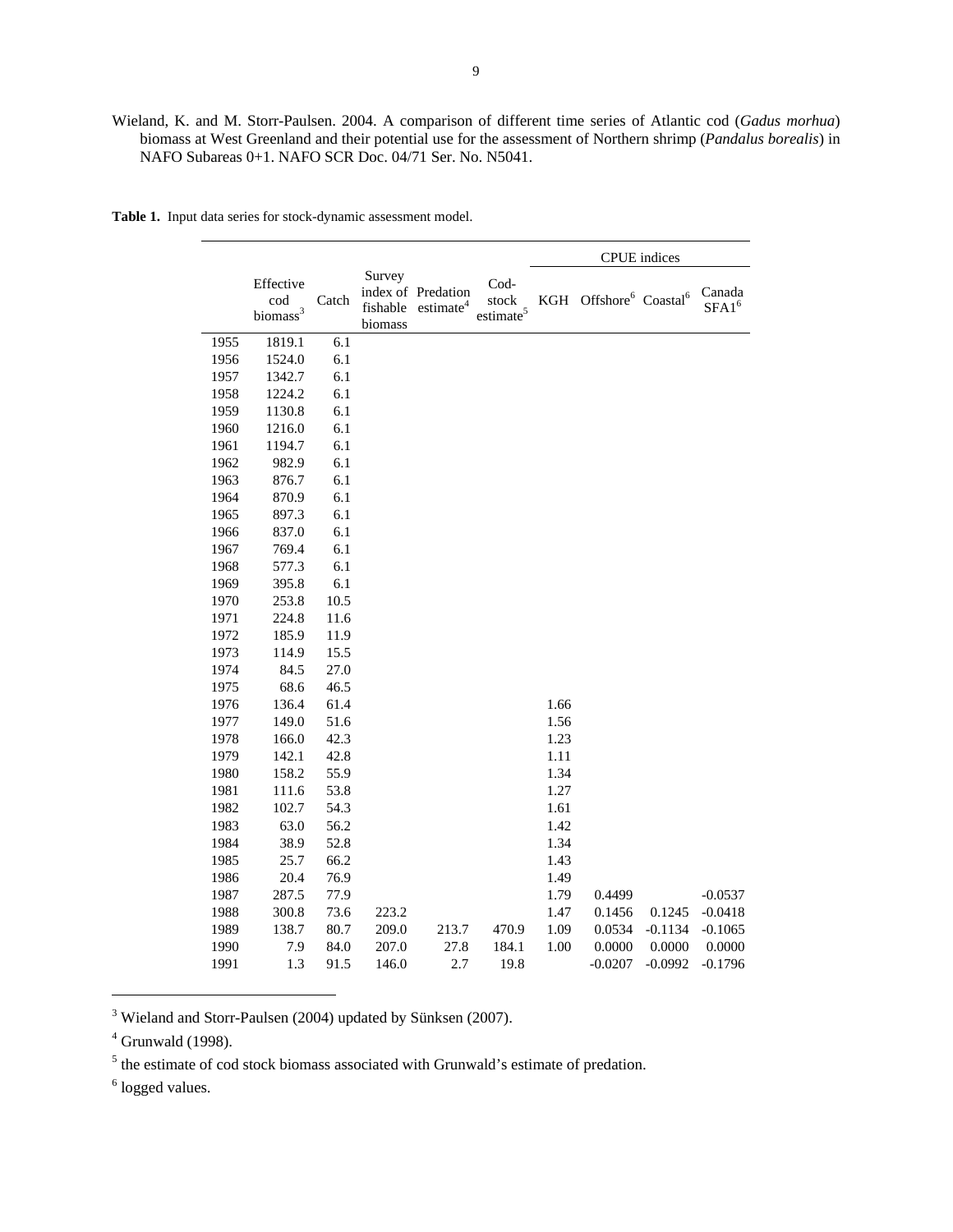|      |                                        |       |                               |                                             |                                   |     |                                            | <b>CPUE</b> indices |                    |
|------|----------------------------------------|-------|-------------------------------|---------------------------------------------|-----------------------------------|-----|--------------------------------------------|---------------------|--------------------|
|      | Effective<br>cod<br>$\mbox{biomass}^3$ | Catch | Survey<br>fishable<br>biomass | index of Predation<br>estimate <sup>4</sup> | Cod-<br>stock<br>$\rm estimate^5$ | KGH | Offshore <sup>6</sup> Coastal <sup>6</sup> |                     | Canada<br>$SFA1^6$ |
| 1992 | 0.3                                    | 105.5 | 194.2                         | 0.8                                         | 2.9                               |     | 0.1035                                     | $-0.0236$           | $-0.0448$          |
| 1993 | 0.3                                    | 91.0  | 216.5                         |                                             |                                   |     | 0.0353                                     | 0.0053              | $-0.0402$          |
| 1994 | 0.1                                    | 92.8  | 223.1                         |                                             |                                   |     | 0.0436                                     | $-0.0702$           | $-0.3683$          |
| 1995 | 0.0                                    | 87.4  | 183.2                         |                                             |                                   |     | 0.1515                                     | $-0.0354$           | $-0.2567$          |
| 1996 | 0.1                                    | 84.1  | 192.1                         |                                             |                                   |     | 0.1615                                     | 0.0283              | $-0.4096$          |
| 1997 | 0.1                                    | 78.1  | 167.1                         |                                             |                                   |     | 0.1254                                     | 0.0316              | $-0.1066$          |
| 1998 | 0.0                                    | 80.5  | 244.3                         |                                             |                                   |     | 0.2520                                     | 0.1682              | $-0.3194$          |
| 1999 | 0.1                                    | 92.2  | 237.3                         |                                             |                                   |     | 0.3906                                     | 0.2874              | $-0.1083$          |
| 2000 | 0.4                                    | 98.0  | 280.3                         |                                             |                                   |     | 0.4642                                     | 0.4713              | 0.1281             |
| 2001 | 1.2                                    | 102.9 | 280.5                         |                                             |                                   |     | 0.4202                                     | 0.4122              | 0.2296             |
| 2002 | 0.6                                    | 135.2 | 369.5                         |                                             |                                   |     | 0.5822                                     | 0.6331              | 0.3836             |
| 2003 | 0.9                                    | 130.2 | 548.3                         |                                             |                                   |     | 0.6620                                     | 0.6380              | 0.5061             |
| 2004 | 1.6                                    | 142.2 | 528.3                         |                                             |                                   |     | 0.8380                                     | 0.4950              | 0.2072             |
| 2005 | 1.9                                    | 154.6 | 479.5                         |                                             |                                   |     | 0.8839                                     | 0.4876              | 0.2459             |
| 2006 | 32.2                                   | 154.7 | 437.5                         |                                             |                                   |     | 0.8679                                     | 0.5522              | 0.5363             |
| 2007 | 8.7                                    | 135.2 | 334.1                         |                                             |                                   |     | 0.8908                                     | 0.6224              |                    |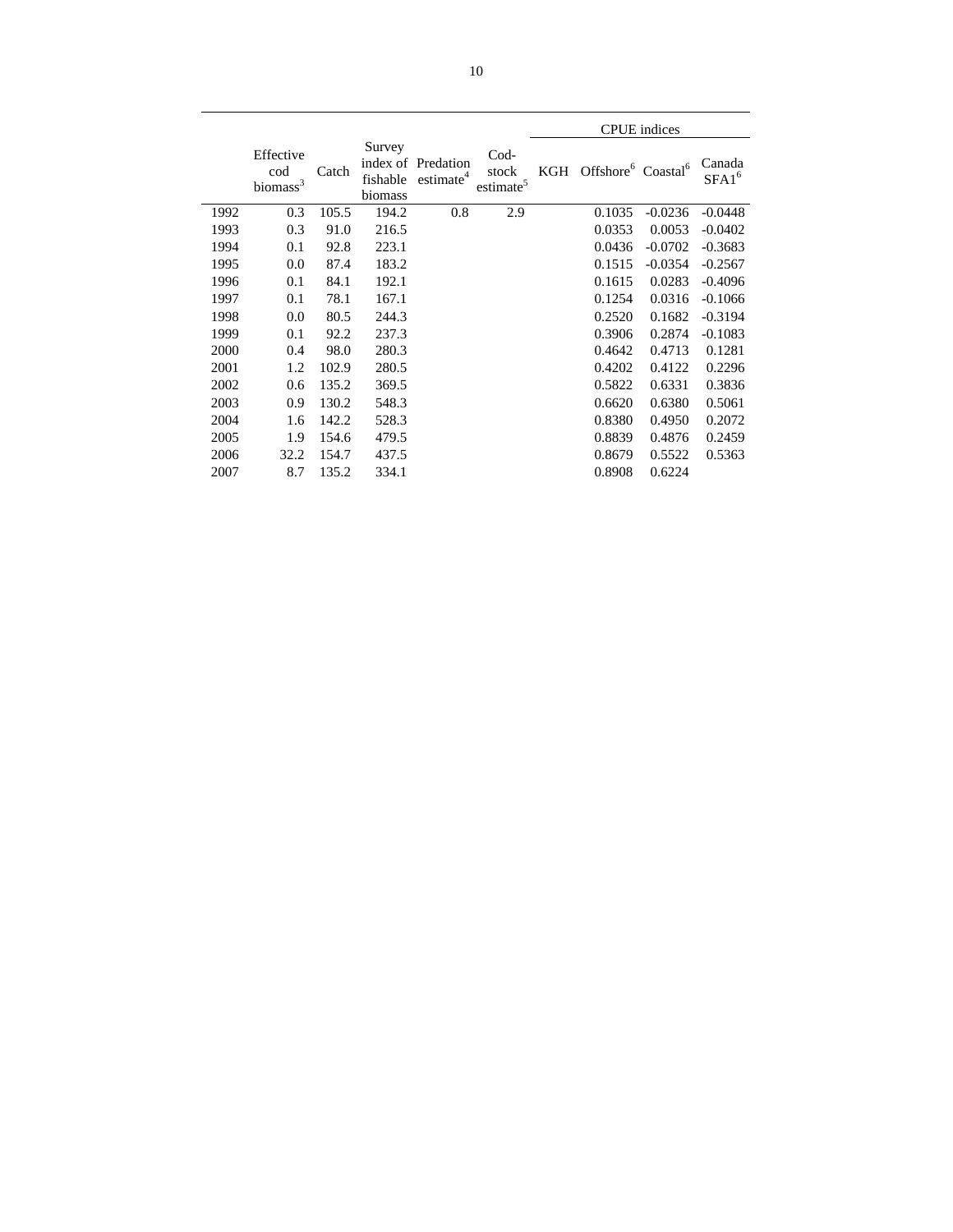|                  | Mean   | S.D.   | 25%    | Median | 75%    | Median $(2006)$ |
|------------------|--------|--------|--------|--------|--------|-----------------|
| $MSY$ (Kt/yr)    | 182.7  | 79.6   | 136.8  | 161.2  | 204.3  | 159             |
| $K$ (Kt)         | 4989.0 | 5671.0 | 2107.0 | 3158.0 | 5569.0 | 2854            |
| $Z_{msy}$ (%)    | 10.8   | 4.9    | 7.2    | 10.6   | 14.1   |                 |
| $q_s$            | 0.224  | 0.136  | 0.116  | 0.204  | 0.310  | 0.208           |
| $q_{(KGH)}$      | 2.13   | 1.37   | 1.38   | 1.75   | 2.38   |                 |
| $q_{(Offshore)}$ | 1.95   | 1.20   | 1.29   | 1.63   | 2.17   |                 |
| $q_{(Coastal)}$  | 1.73   | 1.06   | 1.14   | 1.44   | 1.92   |                 |
| $q_{(SFAI)}$     | 1.41   | 0.86   | 0.94   | 1.18   | 1.57   |                 |
| $P_{50\%}$       | 2.6    |        | 1.8    | 2.3    | 3.0    | 2.52            |
| $O_{max}$        | 3.0    | 0.3    | 2.8    | 3.0    | 3.2    | 3.00            |

**Table 2a.** Summary of estimates of selected parameters from Bayesian fitting of a surplus production model, using all available data.

**Table 2b.** Summary of estimates of selected parameters from Bayesian fitting of a surplus production model, with CPUE data series truncated at 2003.

|                    | Mean   | S.D.    | 25%    | Median | 75%    | Median $(2006)$ |
|--------------------|--------|---------|--------|--------|--------|-----------------|
| $MSY(Kt/\gamma r)$ | 150.2  | 58.01   | 122.8  | 136.5  | 158.4  | 159             |
| K(Kt)              | 2504   | 2563    | 1434   | 1819   | 2532   | 2854            |
| $Z_{msy}$ (%)      | 0.15   | 0.04802 | 0.1203 | 0.1505 | 0.1828 |                 |
| $q_s$              | 0.3438 | 0.1407  | 0.2479 | 0.3358 | 0.4376 | 0.208           |
| $q_{(KGH)}$        | 2.007  | 1.31    | 1.418  | 1.698  | 2.129  |                 |
| $q_{(Offshore)}$   | 1.83   | 1.178   | 1.314  | 1.554  | 1.919  |                 |
| $q_{(Coastal)}$    | 1.706  | 1.099   | 1.225  | 1.466  | 1.793  |                 |
| $q_{(SFAI)}$       | 1.386  | 0.9114  | 0.9935 | 1.183  | 1.469  |                 |
| $P_{50\%}$         | 5.301  | 3.562   | 3.122  | 4.724  | 6.504  | 2.52            |
| $O_{max}$          | 2.985  | 0.3174  | 2.777  | 2.982  | 3.208  | 3.00            |

**Table 2c.** Summary of estimates of selected parameters from Bayesian fitting of a surplus production model to catch, predator and survey data only, CPUE data series omitted.

|               | Mean   | S.D.   | 25%     | Median | 75%   | Median $(2006)$ |
|---------------|--------|--------|---------|--------|-------|-----------------|
| MSY(Kt/yr)    | 169.4  | 92.75  | 117.7   | 150.8  | 200.4 | 159             |
| K(Kt)         | 4588   | 3940   | 2133    | 3382   | 5512  | 2854            |
| $Z_{msy}$ (%) | 10.5   | 6.239  | 6       | 9.569  | 14.27 |                 |
| $q_s$         | 0.1826 | 0.1244 | 0.08723 | 0.1556 | 0.246 | 0.208           |
| $P_{50\%}$    | 9.994  | 10.85  | 3.865   | 6.934  | 11.74 | 2.52            |
| $O_{max}$     | 2.977  | 0.3106 | 2.764   | 2.973  | 3.192 | 3.00            |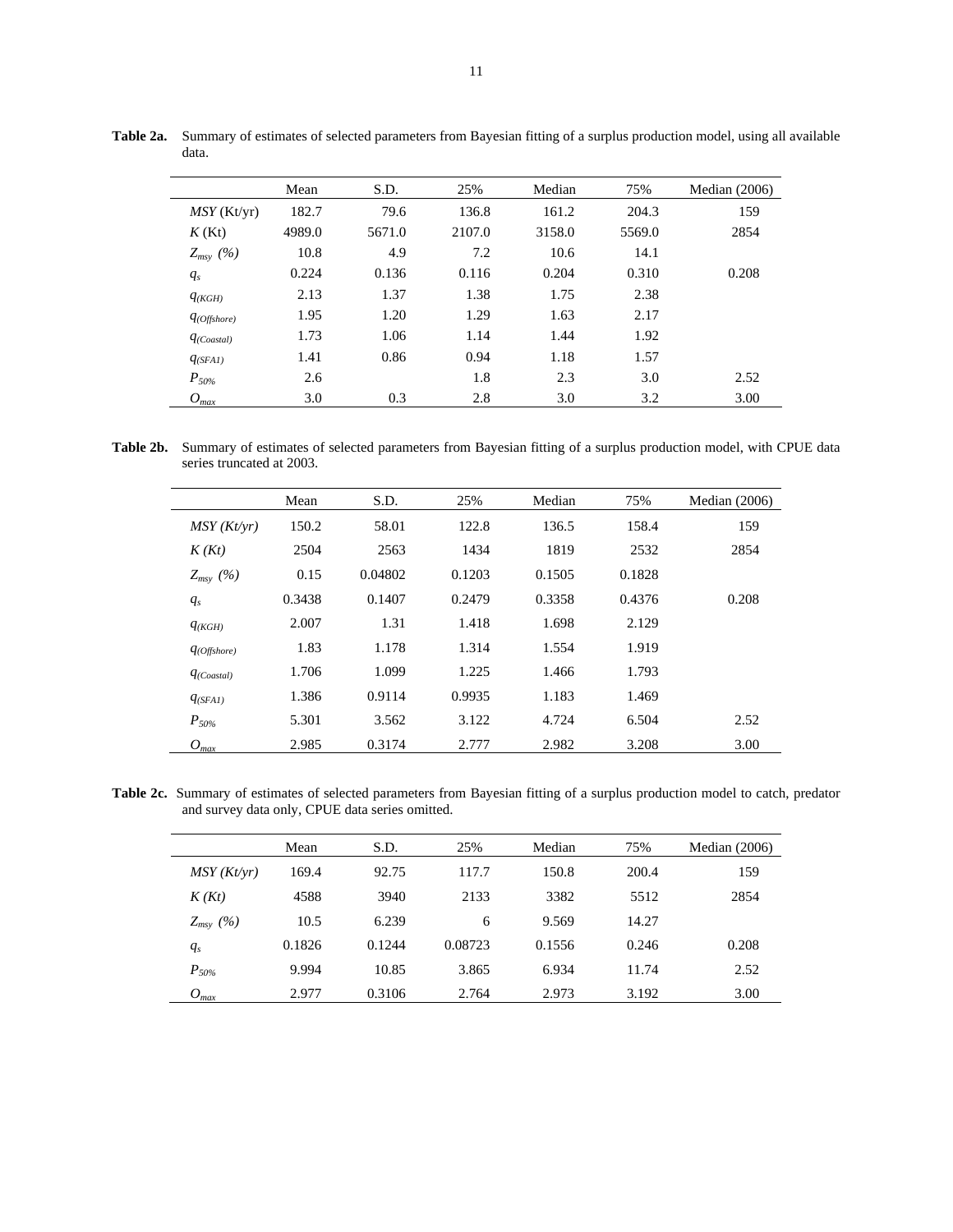|               | Mean   | S.D.    | 25%    | Median | 75%    |
|---------------|--------|---------|--------|--------|--------|
| MSY           | 172    | 50.15   | 134.6  | 159    | 198.7  |
| K             | 3211   | 1513    | 1836   | 2854   | 4519   |
| $Z_{msy}$ (%) | 12.61  | 4.895   | 8.893  |        | 15.67  |
| $q_s$         | 0.2248 | 0.1222  | 0.1244 | 0.208  | 0.2995 |
| $P_{50\%}$    | 2.558  | 0.7619  | 2.047  | 2.52   | 2.99   |
| $O_{max}$     | 3.003  | 0.09859 | 2.936  | 3.00   | 3.07   |
|               |        |         |        |        |        |

**Table 2d.** Summary of estimates of selected parameters from Bayesian fitting of a surplus production model, 2006 assessment.

**Table 3a.** Estimated coefficients of variation<sup>1</sup> (%) for the fits of input data series to the model and of derived process parameters.

|                     | Mean | Median |
|---------------------|------|--------|
| <b>Process</b>      | 9.1  | 9.0    |
| Predation (fitted)  | 39.7 | 29.7   |
| Predation (data)    | 86.2 | 75.2   |
| $q_{(Surve)}$       | 17.5 | 17.1   |
| $q_{(KGH)}$         | 10.3 | 9.8    |
| $q_{(Offshore)}$    | 7.9  | 7.8    |
| $q_{(Coastal)}$     | 8.1  | 7.9    |
| $q_{(Canada SFA1)}$ | 16.6 | 16.2   |

 $<sup>1</sup>$  i.e. reciprocal of the square root of the log-</sup>

normal precision parameter

Table 3b. Estimated coefficients of variation<sup>1</sup> (%) for the fits of input data series to the model and of derived process parameters, when CPUE series are truncated at 2003.

|                     | Mean | Median |
|---------------------|------|--------|
| Process             | 8.8  | 8.6    |
| Predation (fitted)  | 35.0 | 29.8   |
| Predation (data)    | 84.6 | 74.8   |
| $q_{(Surve)}$       | 16.6 | 16.3   |
| $q_{(KGH)}$         | 9.4  | 8.9    |
| $q_{(Offshore)}$    | 5.1  | 5.0    |
| $q_{(Coastal)}$     | 4.9  | 4.8    |
| $q_{(Canada SFAI)}$ | 16.7 | 16.1   |

 $<sup>1</sup>$  i.e. reciprocal of the square root of the log-</sup> normal precision parameter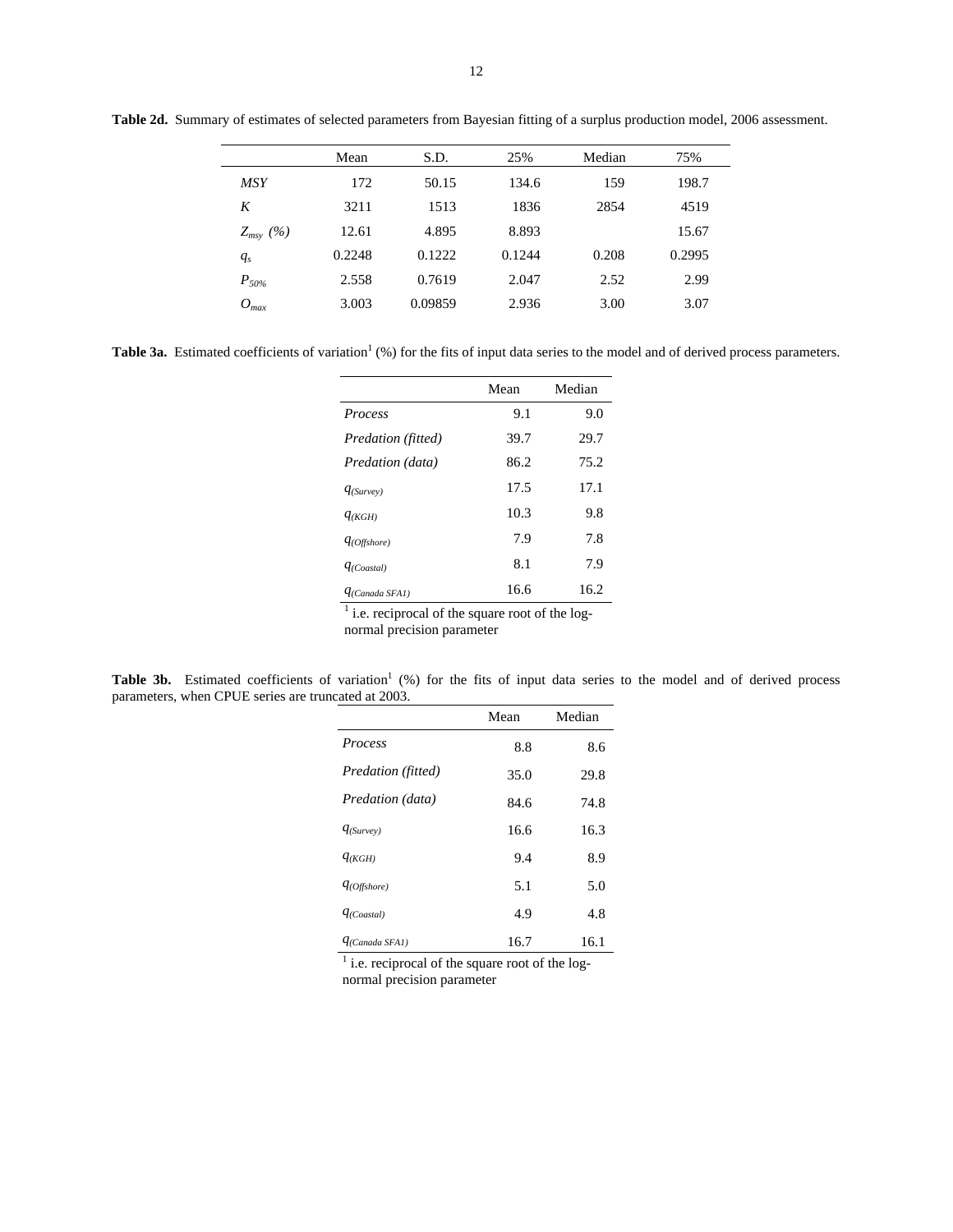| Mean | Median |
|------|--------|
| 17.5 | 17.1   |
| 35.2 | 24.4   |
| 86.6 | 74.8   |
| 9.5  | 9.0    |
|      |        |

<sup>1</sup> i.e. reciprocal of the square root of the log-

normal precision parameter

Table 3d. Estimated coefficients of variation<sup>1</sup> (%) for the fits of input data series to the model and of derived process parameters; values from 2006 assessment.

|                               | Mean                 | Median       |
|-------------------------------|----------------------|--------------|
| Process                       | 11.2                 | 11.6         |
| Predation (fitted)            | 30.6                 | 29.7         |
| $q_s$                         | 15.4                 | 15.2         |
| q                             | 8.4                  | 8.2          |
| ٠<br>٠<br>$1 \quad c \quad 1$ | $\sim$ $\sim$ $\sim$ | $\mathbf{I}$ |

 $<sup>1</sup>$  i.e. reciprocal of the square root of the log-</sup> normal precision parameter

**Table 4.** Selected<sup>1</sup> correlations (%) between model parameters; full CPUE data series.

|                     | $O_{max}$ | $P_{50\%}$ | $q_{(SFAI)}$ | $q_{(Coastal)}$ | $q_{(Offshore)}$ | $q_{(KGH)}$ | $q_{\text{(survev)}}$ | $Z_{msy}$ (%) | K    |
|---------------------|-----------|------------|--------------|-----------------|------------------|-------------|-----------------------|---------------|------|
| <b>MSY</b>          |           | $-16.6$    | 48.2         | 48.2            | 48.2             | 48.0        | $-29.9$               | $-25.2$       | 55.0 |
| K                   |           |            | 33.7         | 33.5            | 33.6             | 33.1        | $-51.5$               | $-63.4$       |      |
| $Z_{msy}$ (%)       |           | $-12.9$    | $-13.1$      | $-12.9$         | $-13.1$          | $-13.5$     | 79.4                  |               |      |
| $q_{\text{survey}}$ |           | $-33.3$    | 24.5         | 24.8            | 24.7             | 24.2        |                       |               |      |
| $Q_{(KGH)}$         |           | $-48.1$    | 99.1         | 99.3            | 99.3             |             |                       |               |      |
| $Q_{(Offshore)}$    |           | $-48.2$    | 99.7         | 99.9            |                  |             |                       |               |      |
| $Q_{(Coastal)}$     |           | $-48.2$    | 99.7         |                 |                  |             |                       |               |      |
| $Q_{(SFAI)}$        |           | $-48.0$    |              |                 |                  |             |                       |               |      |
| $P_{50\%}$          | 11.9      |            |              |                 |                  |             |                       |               |      |
| those over 10%      |           |            |              |                 |                  |             |                       |               |      |

when CPUE series are omitted.

**Table 3c.** Estimated coefficients of variation<sup>1</sup> (%) for the fits of input data series to the model and of derived process parameters,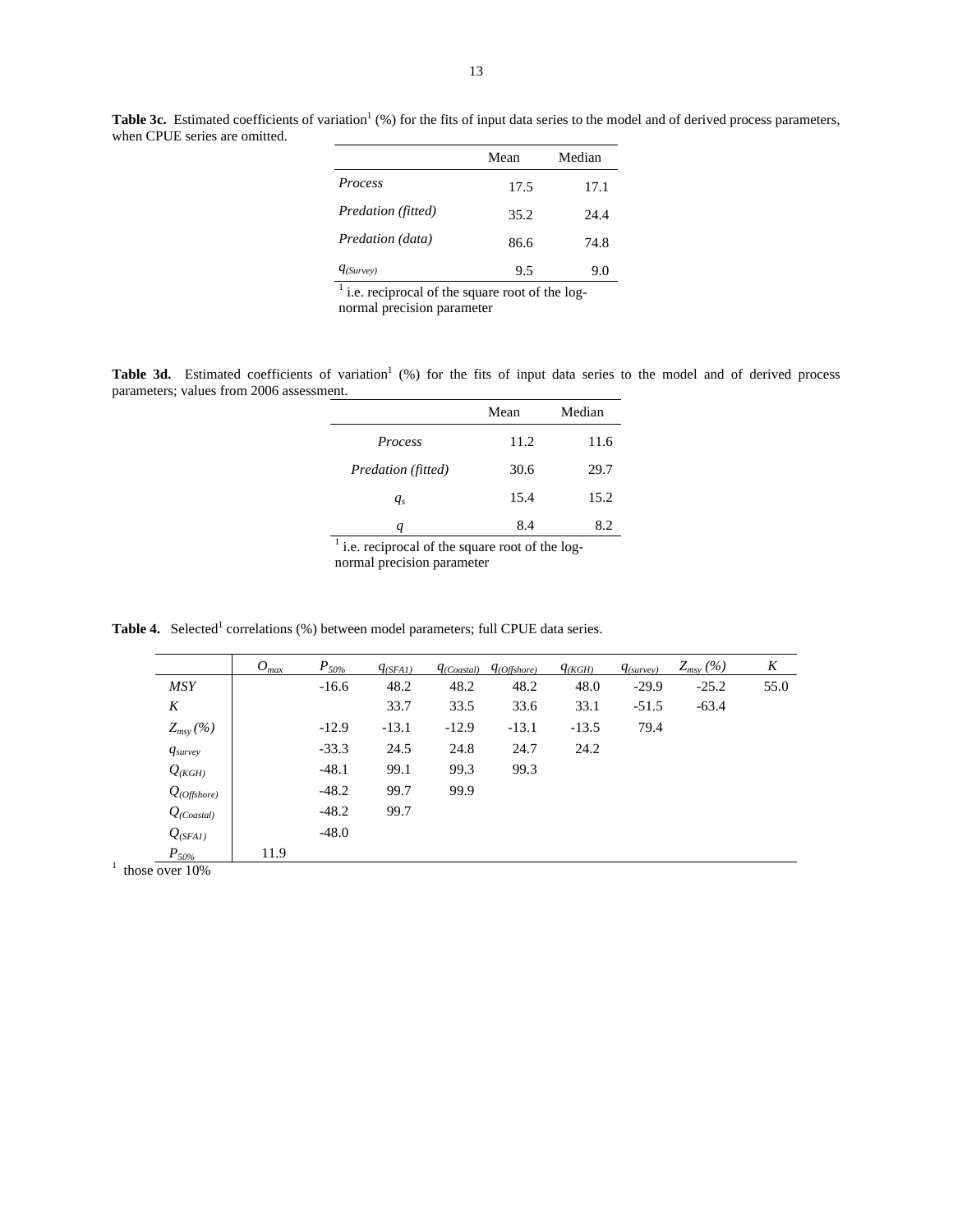|         |         | Catch rate Prob. biomass $\langle B_{MSY}(\%)$ |         | Prob. biomass $\langle B_{lim} (\% )$ |         | Prob. mort $> Z_{msy}$ (%) |      |  |
|---------|---------|------------------------------------------------|---------|---------------------------------------|---------|----------------------------|------|--|
| (Kt/yr) | 32.2 Kt | 9.0 Kt                                         | 32.2 Kt | 9.0 Kt                                | 32.2 Kt | 9.0 Kt                     |      |  |
|         | 110     | 27.4                                           | 22.7    | 0.5                                   | 0.5     | 19.3                       | 8.2  |  |
|         | 120     | 29.1                                           | 24.7    | 0.7                                   | 0.5     | 28.0                       | 14.8 |  |
|         | 130     | 33.1                                           | 28.4    | 0.7                                   | 0.5     | 36.9                       | 22.8 |  |
|         | 140     | 36.8                                           | 31.7    | 1.0                                   | 0.6     | 45.4                       | 31.2 |  |
|         | 150     | 40.5                                           | 35.3    | 1.2                                   | 0.7     | 53.1                       | 41.3 |  |

**Table 5a.** Risks (%) of exceeding limit mortality in year 5 and of falling below *MSYL* or limit\* biomass at the end of year 5 of different catch rates, with 'effective' cod stocks assumed constant at 33 200 tons or 9 000 tons

\* limit biomass is taken to be 30% of *Bmsy*

.

**Table 5b.** Risks (%) of exceeding limit mortality in year 5 and of falling below *MSYL* or limit biomass at the end of year 5 of 130 000-t catches, with 'effective' cod stocks assumed constant at 33 200 tons, estimated from input data including CPUE series truncated at 2003.

| (Kt/yr) | Catch rate Prob. biomass $\langle B_{MSY}(\%)$ |        | Prob. biomass $\langle B_{lim} (\% )$ |        | Prob. mort > $Z_{msy}$ (%) |        |  |
|---------|------------------------------------------------|--------|---------------------------------------|--------|----------------------------|--------|--|
|         | 32.2 Kt                                        | 9.0 Kt | 32.2 Kt                               | 9.0 Kt | 32.2 Kt                    | 9.0 Kt |  |
| 110     |                                                |        |                                       |        |                            |        |  |
| 120     |                                                |        |                                       |        |                            |        |  |
| 130     | 53.0                                           |        | 0.7                                   |        | 71.6                       |        |  |
| 140     |                                                |        |                                       |        |                            |        |  |
| 150     |                                                |        |                                       |        |                            |        |  |

Table 5c. Risks (%) of exceeding limit mortality in year 5 and of falling below *MSYL* or limit\* biomass at the end of year 5, with 'effective' cod stocks assumed constant at 32 200 tons, estimated using survey data only

| Catch rate<br>(Kt/yr) | Prob. biomass $\lt$<br>$B_{MSY}$ (%) |        |         | Prob. biomass $\langle B_{lim} (\% )$ |         | Prob. mort > $Z_{msv}$ (%) |  |
|-----------------------|--------------------------------------|--------|---------|---------------------------------------|---------|----------------------------|--|
|                       | 32.2 Kt                              | 9.0 Kt | 32.2 Kt | 9.0 Kt                                | 32.2 Kt | 9.0 Kt                     |  |
| 110                   | 26.0                                 |        | 1.8     | # $N/A$                               | 27.9    | # $N/A$                    |  |
| 120                   | 29.8                                 |        | 1.9     | $\sharp N/A$                          | 35.1    | # $N/A$                    |  |
| 130                   | 31.6                                 |        | 2.3     | $\sharp N/A$                          | 41.2    | # $N/A$                    |  |
| 140                   | 34.0                                 |        | 2.4     | $\sharp N/A$                          | 47.3    | $\sharp N/A$               |  |
| 150                   | 36.4                                 |        | 3.3     | $\sharp N/A$                          | 52.1    | $\sharp N/A$               |  |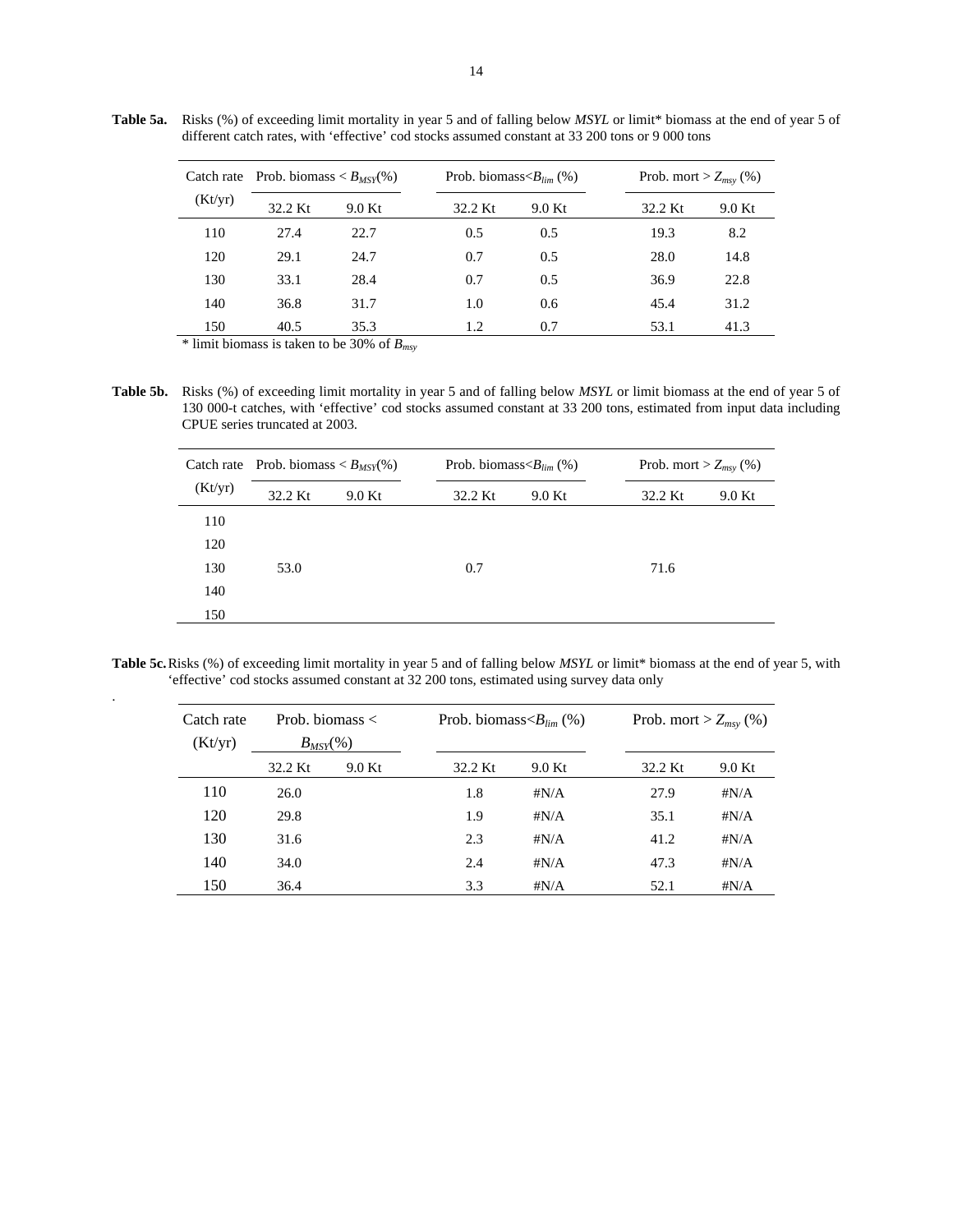| Catch rate<br>(Kt/yr) | Prob. biomass $\lt$<br>$B_{MSY}$ (%) |                  |                | Prob. biomass $\langle B_{lim} (\% )$ | Prob. mort > $Z_{msy}$ (%) |                  |  |
|-----------------------|--------------------------------------|------------------|----------------|---------------------------------------|----------------------------|------------------|--|
|                       | $5 \mathrm{yr}$                      | 10 <sub>yr</sub> | $5 \text{ yr}$ | $10 \,\mathrm{yr}$                    | $5 \text{ yr}$             | 10 <sub>yr</sub> |  |
| 110                   | 10.9                                 | 13.9             | 0.0            | 0.1                                   | 6.5                        | 10.4             |  |
| 120                   | 11.7                                 | 18.0             | 0.0            | 0.3                                   | 11.5                       | 18.4             |  |
| 130                   | 13.2                                 | 21.6             | 0.0            | 0.6                                   | 18.3                       | 24.4             |  |
| 140                   | 16.8                                 | 27.5             | 0.0            | 1.4                                   | 26.0                       | 33.4             |  |
| 150                   | 18.6                                 | 31.0             | 0.1            | 2.7                                   | 33.4                       | 39.8             |  |

**Table 5d.** Risks (%) of exceeding limit mortality in year 5 and year 10 and of falling below *MSYL* or limit\* biomass at the start of year 5 and year 10, with 'effective' cod stocks assumed constant at 22 700 tons, estimated in 2006.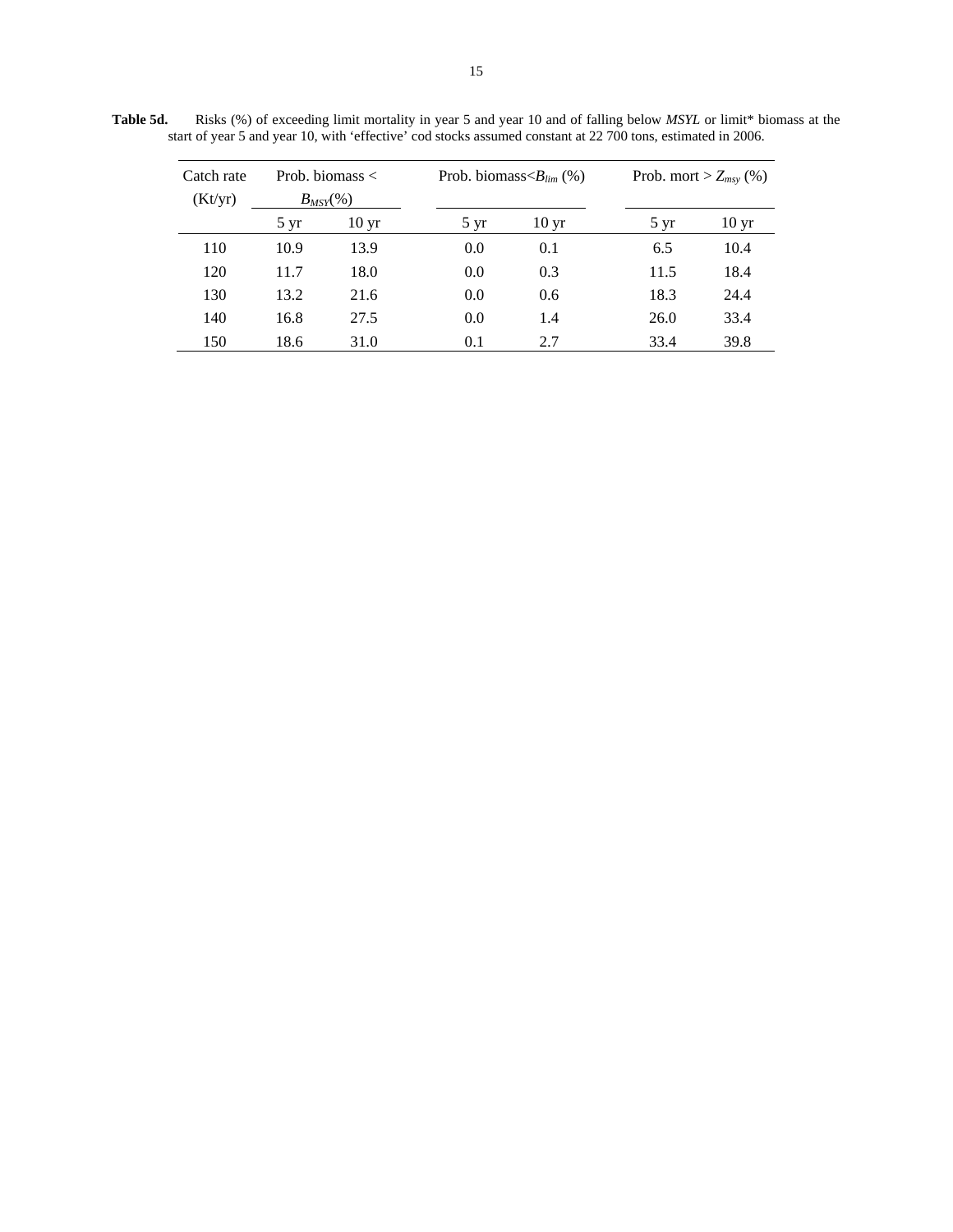

**Fig. 1.** Shrimp in Subareas 0 and 1: data series providing information for the assessment model. Catch by the fishery; shrimp fishable biomass density indices (shrimp≥17 mm CL) based on standardised commercial catch rates (CPUE-index) and research surveys; biomass estimates of cod and a four-year series of predation estimates based on stomach sampling.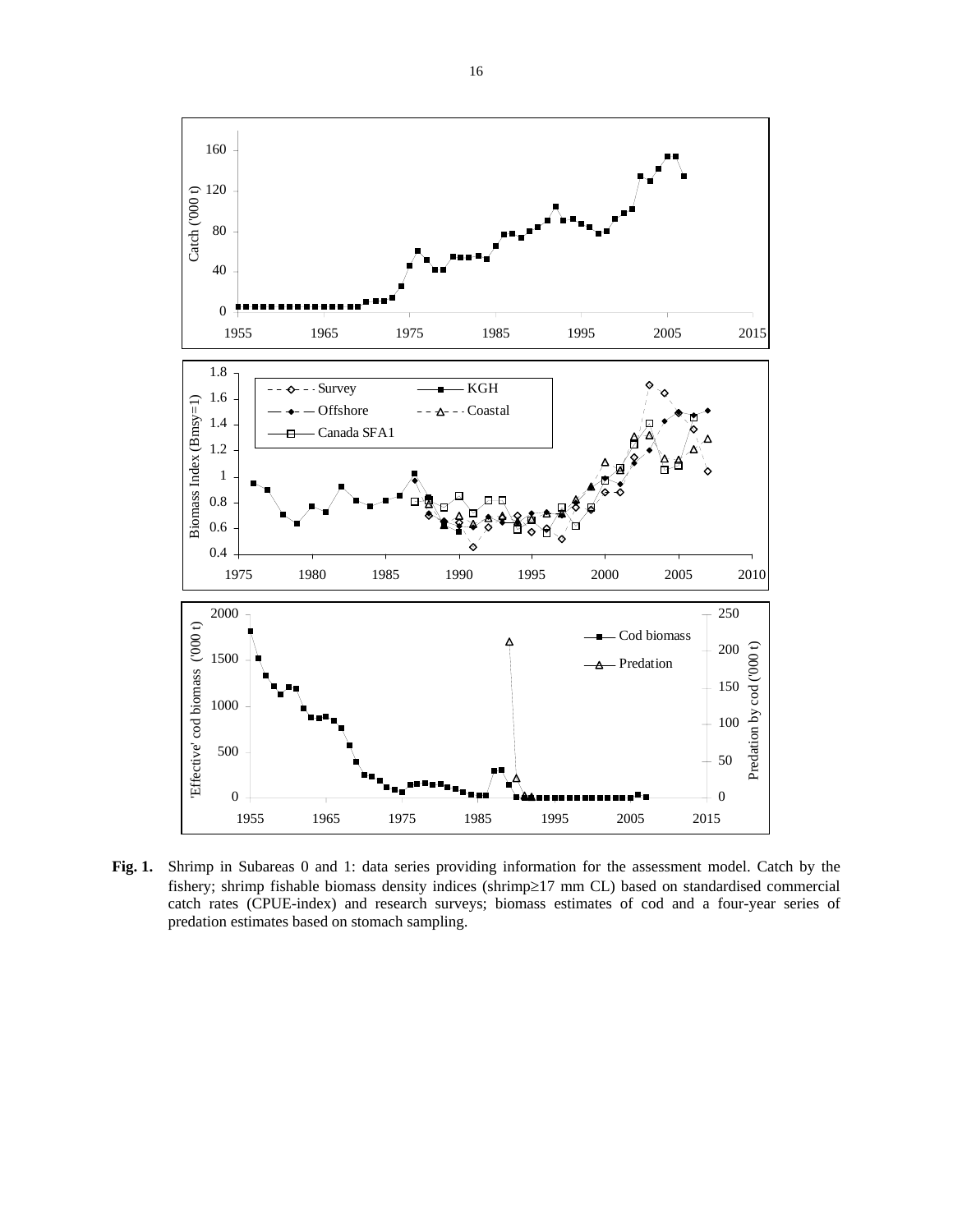

**Fig. 2a.** Shrimp in West Greenland: modelled shrimp standing stock fitted to survey and CPUE indices.



**Fig. 2b.** Shrimp in West Greenland: modelled shrimp standing stock fitted to survey and CPUE indices; effect of truncating CPUE data at 2003 on estimated relative biomass trajectory.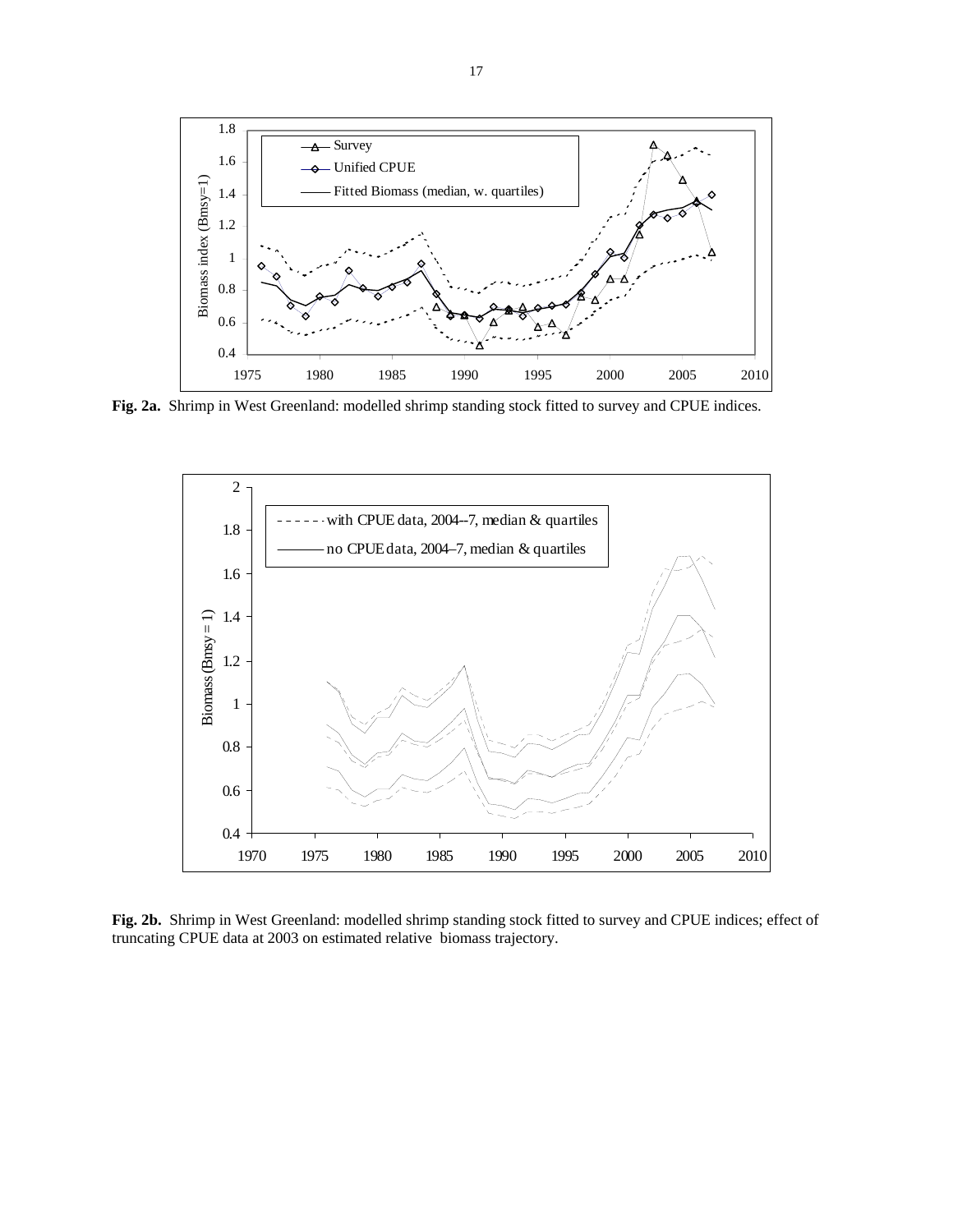

**Fig. 2c.** Shrimp in West Greenland: modelled shrimp standing stock fitted to survey and CPUE indices; effect of omitting all CPUE data on estimated relative biomass trajectory.



**Fig. 2d.** Shrimp in West Greenland: modelled shrimp standing stock fitted to survey and CPUE indices; comparison with trajectory estimated in 2006 (including one year's projection at 130 Kt catch).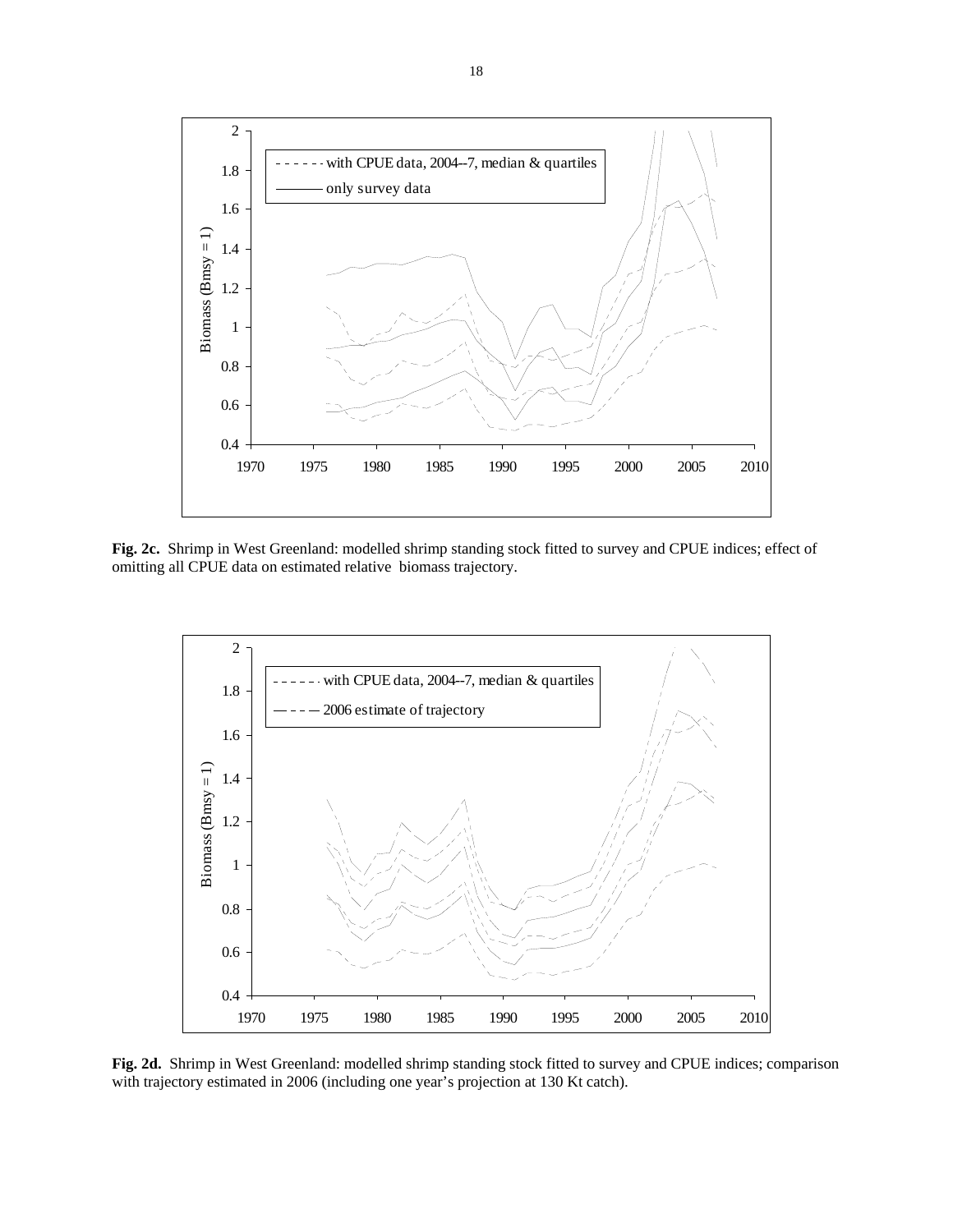

**Fig. 3.** Shrimp in West Greenland: estimated median consumption of shrimp by cod (quartile error bars) (estimate using full CPUE series).



**Fig. 4.** Shrimp in West Greenland: median estimates of biomass-ratio (*B*/*BMSY*) and mortality-ratio (*Z*/*ZMSY*) 1976- 2007.



**Fig. 5.** Shrimp in Subareas 0 and 1: annual likelihood that biomass has been below  $B_{MSY}$  and that mortality caused by fishing and cod predation has been above  $Z_{MSY}$  1976–2004.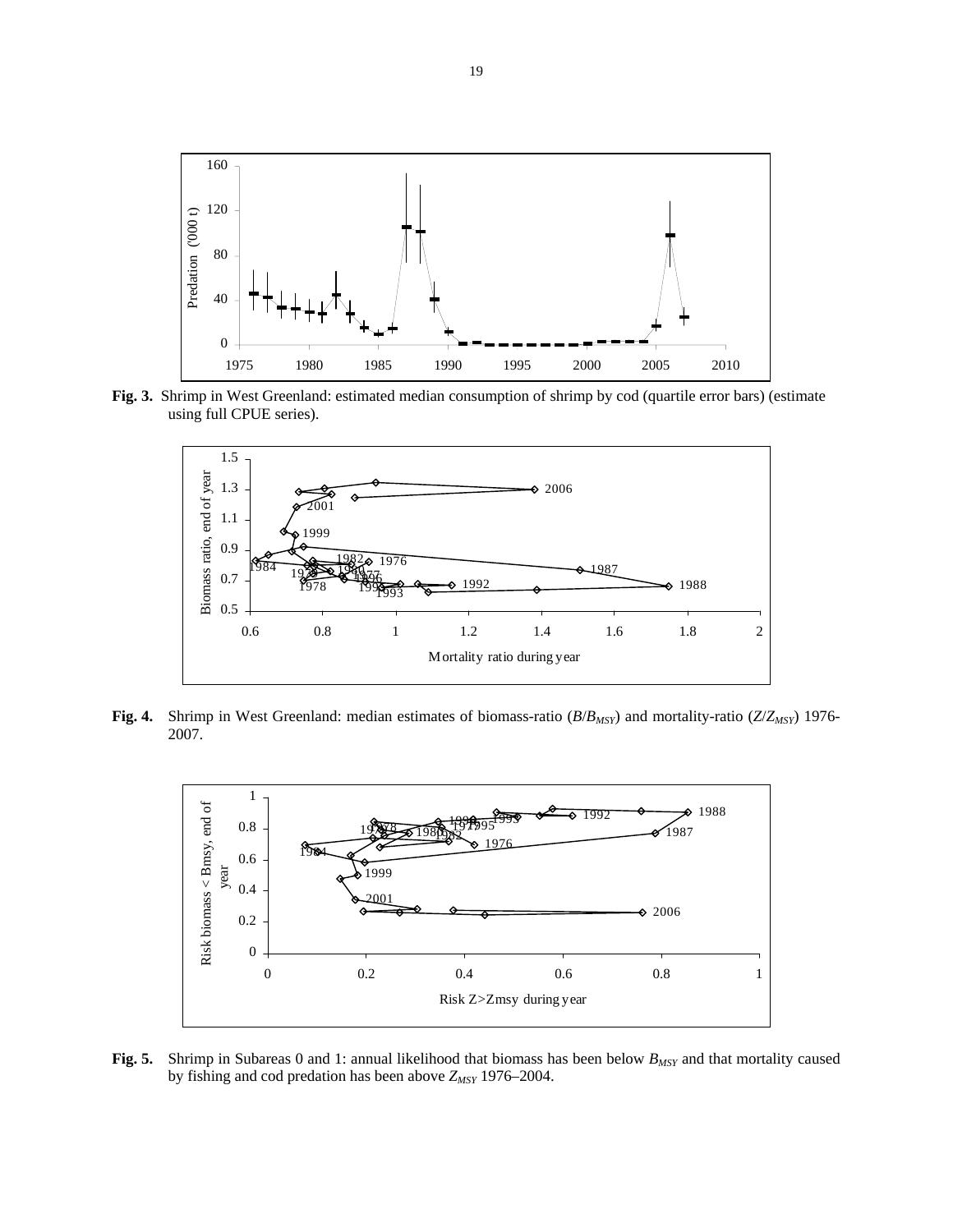

**Fig. 6.** Risk over 5 years of transgressing *Bmsy* at catch levels 110–150 Kt/yr; 'effective' cod biomass 32.2 Kt



**Fig. 7.** Risk over 5 years of transgressing *Zmsy* at catch levels 110–150 Kt/yr; effective cod biomass 32.2 Kt.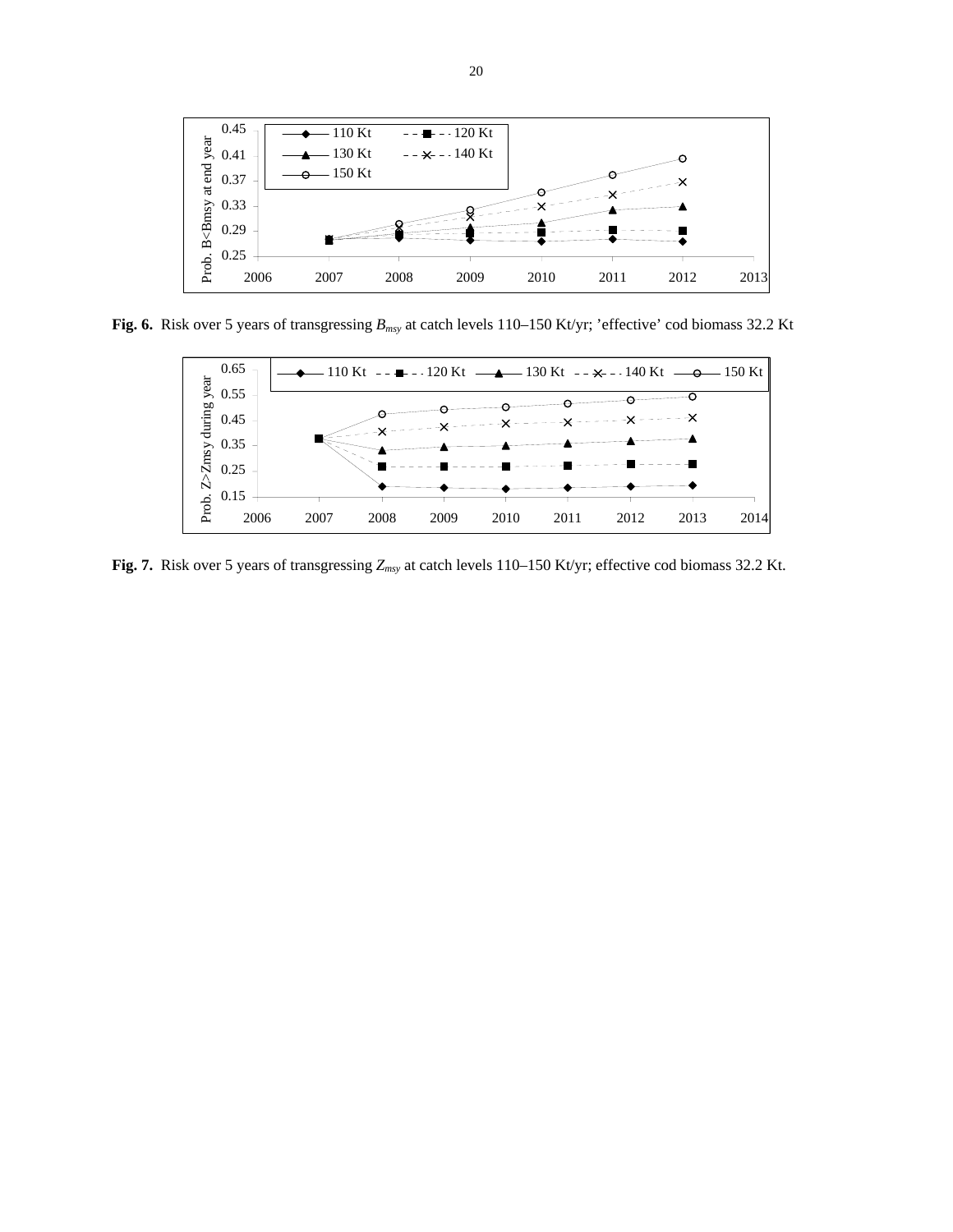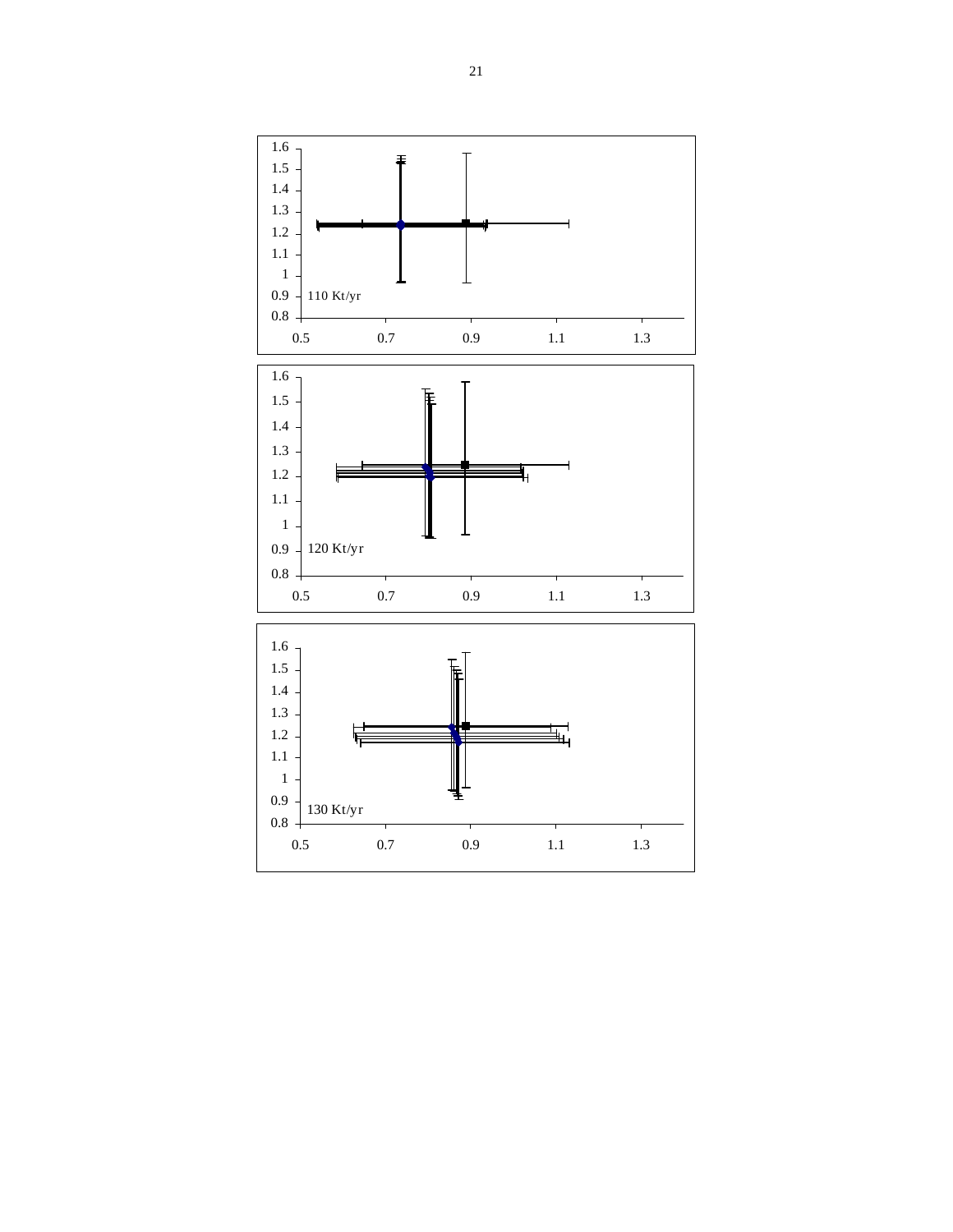

**Fig. 8.** Shrimp in Subareas 0 and 1: projections of stock development for the period 2008-2013 plotted as biomass ratio ( $B/B<sub>MSY</sub>$ )at end of year *vs* mortality ratio ( $Z/Z<sub>MSY</sub>$ ) during year. Estimated stock trajectories at 110–150 thousand tons fixed annual catch levels are shown as medians with quartile error bars.



**Fig. 9.** Shrimp in Subareas 0 and 1: numbers at age 2 from research trawl survey, 1993–2007.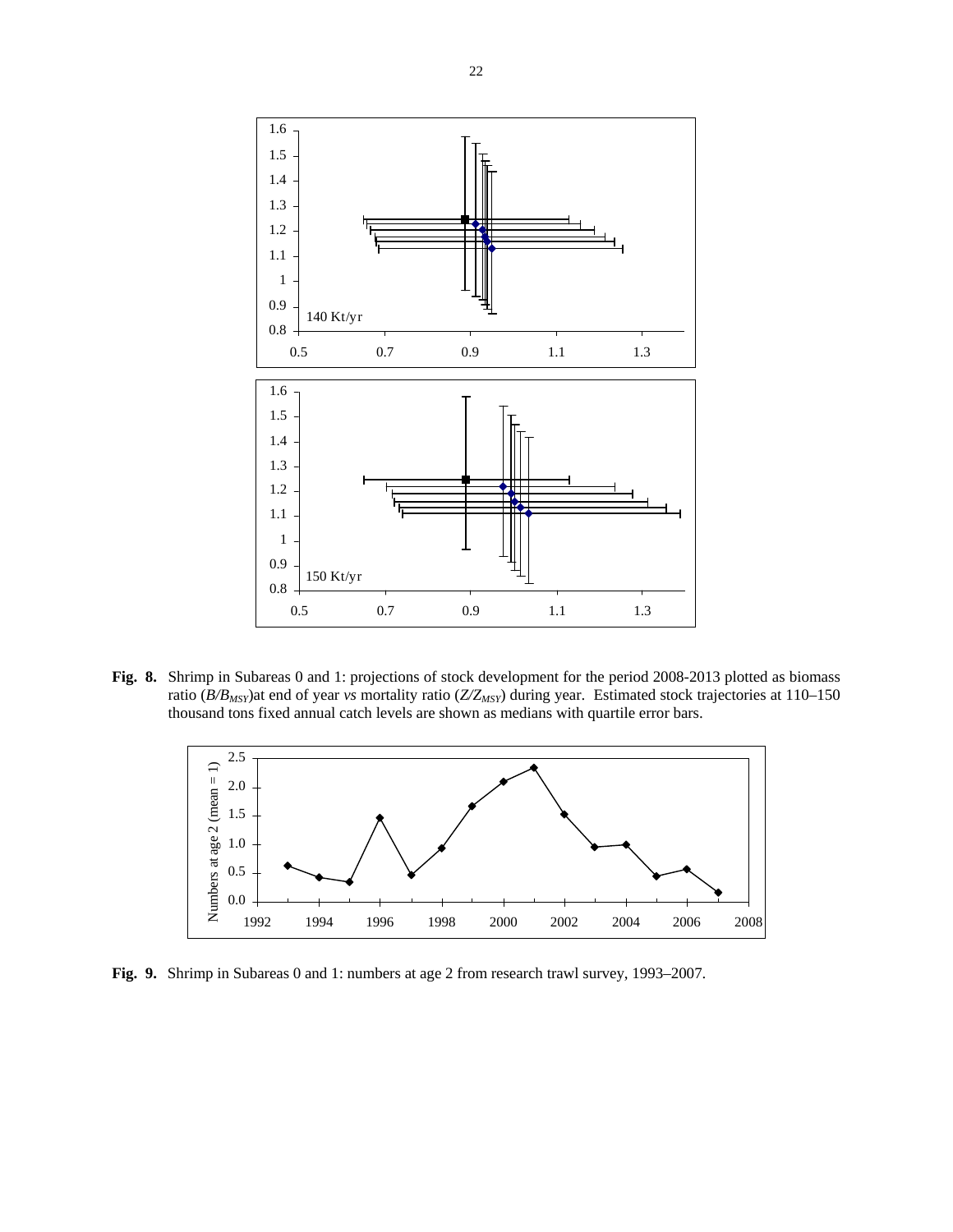

**Fig. 10.** Shrimp in Subareas 0 and 1: indices of distribution of the fishery from logbook records of catch and effort.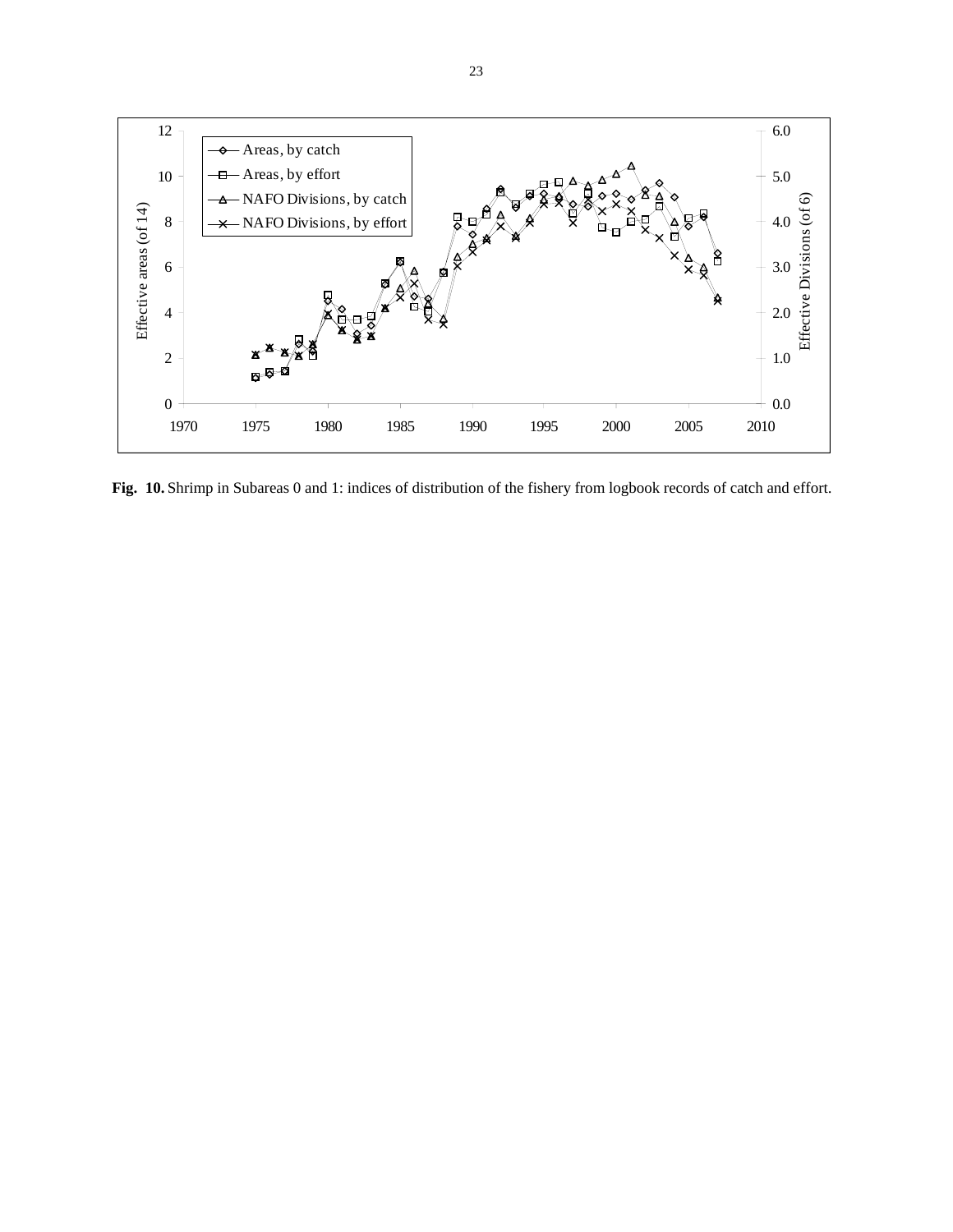## **Appendix I**

The following additional estimates of risk levels associated with different catch levels and selections of input data were made in the course of the 2007 NIPAG meeting. The associated text was also elaborated at the meeting.

### **Estimation of Parameters**

1. A Schaefer surplus-production model of population dynamics was fitted to series of CPUE, catch, and survey biomass indices. The model included a term for predation by Atlantic cod and a cod biomass series was included in the input data. CPUE data extended back as far as 1976, but survey data only started in 1988. CPUEs were standardized by linearised multiplicative models including terms for vessel effect, month, year, and statistical area; the fitted year effects were considered to be series of annual indices of total stock biomass. Series for the Greenland fishery after the end of the 1980s were divided into 2 fleets, a coastal and an offshore; a series for 1976–1990 was constructed for the KGH fleet of sister trawlers and a series for 1987–2006 for the Canadian fleet fishing in SFA1. Twin-trawl data was included for the recent offshore fleets, a twin-trawl effect being included in the models. The four CPUE series were included separately in the surplus-production model.

While the model used in 2007 was broadly similar to that used in 2006, there were differences of detail that impeded the direct comparison of results. Among them were the use of 4 CPUE series separately in the model, where in 2006 a unified series was constructed in a separate preliminary step, and revised coding for the inclusion of the direct estimates of cod predation (SCR Doc. 07/67). This revision to the coding of the model permitted the use of an 'effective' cod biomass series that allowed for low spatial overlap between shrimp and cod, an alteration advocated in previous assessment meetings but hitherto impeded by the original coding of the model. In previous years a 'total' cod-stock estimate had been used.

|                        |       | 1. Full CPUE $\&$<br>Survey<br>Median IQR/Med. |       | 2. Short CPUE &<br>Survey<br>Median IQR/Med. |       |                                   | 4.2006 |                               |  |
|------------------------|-------|------------------------------------------------|-------|----------------------------------------------|-------|-----------------------------------|--------|-------------------------------|--|
|                        |       |                                                |       |                                              |       | 3. Survey only<br>Median IQR/Med. |        | Assessment<br>Median IOR/Med. |  |
|                        |       |                                                |       |                                              |       |                                   |        |                               |  |
| <b>MSY</b>             | 161.2 | 42                                             | 136.5 | 26                                           | 148.7 | 54                                | 161.4  | 40                            |  |
| K                      | 3158  | 110                                            | 1819  | 60                                           | 3245  | 104                               | 3036   | 88                            |  |
| $Zmsy\%$               | 10.63 | 66                                             | 15.05 | 42                                           | 9.67  | 76                                | 11.66  | 58                            |  |
| B/Bmsy(2007)           | 1.25  | 49                                             | 1.15  | 40                                           | 1.40  | 49                                | 1.49   | 37                            |  |
| $P(Z > Z_{msy}, 2008)$ |       |                                                |       |                                              |       |                                   |        |                               |  |
| 90 Kt                  | 10.13 |                                                | 12    |                                              | 13.10 |                                   |        |                               |  |
| 110Kt                  | 18.99 |                                                | 31    |                                              | 24.00 |                                   | 2.65   |                               |  |
| 130 $Kt$               | 33.54 |                                                | 62.31 |                                              | 34.67 |                                   | 12.00  |                               |  |

**Table**: Summary statistics of stock dynamics, present stock status, and short-term predictions for 3 different catch levels, estimated from different selections of available data in 2007, and compared with estimates made in 2006.

Results obtained from this model were similar to those obtained in the 2006 assessment as regards stock-dynamic parameters, but more pessimistic as regards the present state of the stock—although still estimating it to be above *Bmsy*—and short-term predictions.

2. This use of CPUE data could be regarded as giving too much credence to recent CPUE values that apply to a period when the fishery, and the stock, appear to be concentrated and CPUEs therefore apt to overestimate biomass